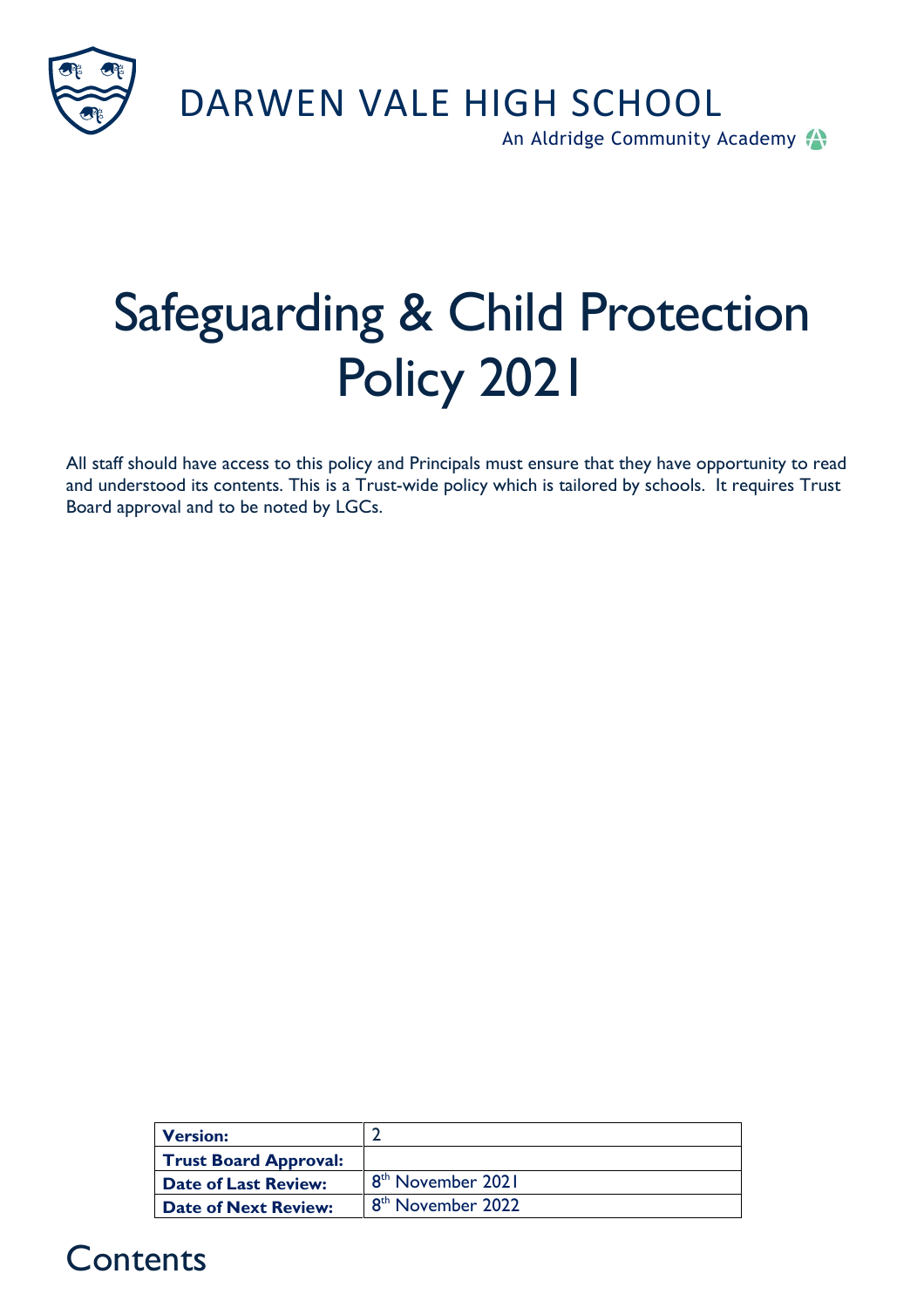

| <b>Section</b>   |                                                                              |  |  |
|------------------|------------------------------------------------------------------------------|--|--|
|                  | <b>Key Contact Personnel</b>                                                 |  |  |
|                  | What to do if you have a welfare concern - flowchart                         |  |  |
|                  | What to do - recording on CPOMS                                              |  |  |
| Ι.               | Introduction and ethos                                                       |  |  |
| 2.               | Scope                                                                        |  |  |
| $\overline{3}$ . | Context                                                                      |  |  |
| 4.               | Definition of safeguarding                                                   |  |  |
| 5.               | Related safeguarding policies                                                |  |  |
| 6.               | Key responsibilities                                                         |  |  |
| 7.               | Recognition and types of abuse and neglect                                   |  |  |
| 8.               | Safeguarding and child protection procedures                                 |  |  |
| 9.               | <b>Record keeping</b>                                                        |  |  |
| 10.              | Inter- agency working                                                        |  |  |
| П.               | Confidentiality, information sharing and GDPR                                |  |  |
| 12.              | Complaints                                                                   |  |  |
| 13.              | Staff induction, awareness and training                                      |  |  |
| 14.              | Safe working practice                                                        |  |  |
| 15.              | Staff supervision and support                                                |  |  |
| 16.              | Safer recruitment                                                            |  |  |
| 17.              | Allegations against members of staff and volunteers                          |  |  |
| 18.              | Whistleblowing                                                               |  |  |
| 19.              | Peer on Peer abuse                                                           |  |  |
| 20.              | Sexual Violence and Sexual Harassment Between Children in Schools & Colleges |  |  |
| 21.              | <b>Serious Violence</b>                                                      |  |  |
| 22.              | Safeguarding children with SEN and disabilities                              |  |  |
| 23.              | Looked After Children & Previously Looked After Children                     |  |  |
| 24.              | Learners Missing from Education                                              |  |  |
| 25.              | <b>Elective Home Education (EHE)</b>                                         |  |  |
| 26.              | <b>Mental Health Awareness</b>                                               |  |  |
| 27.              | Online safety                                                                |  |  |
| 28.              | Curriculum and staying safe                                                  |  |  |
| 29.              | The use of school premises by other organisations                            |  |  |
| 30.              | <b>Reporting Systems for learners</b>                                        |  |  |
| 31.              | <b>Security</b>                                                              |  |  |
| 32.              | Alternative Provision (AP)                                                   |  |  |
| Appendix A       | Signs and Indicators of Abuse                                                |  |  |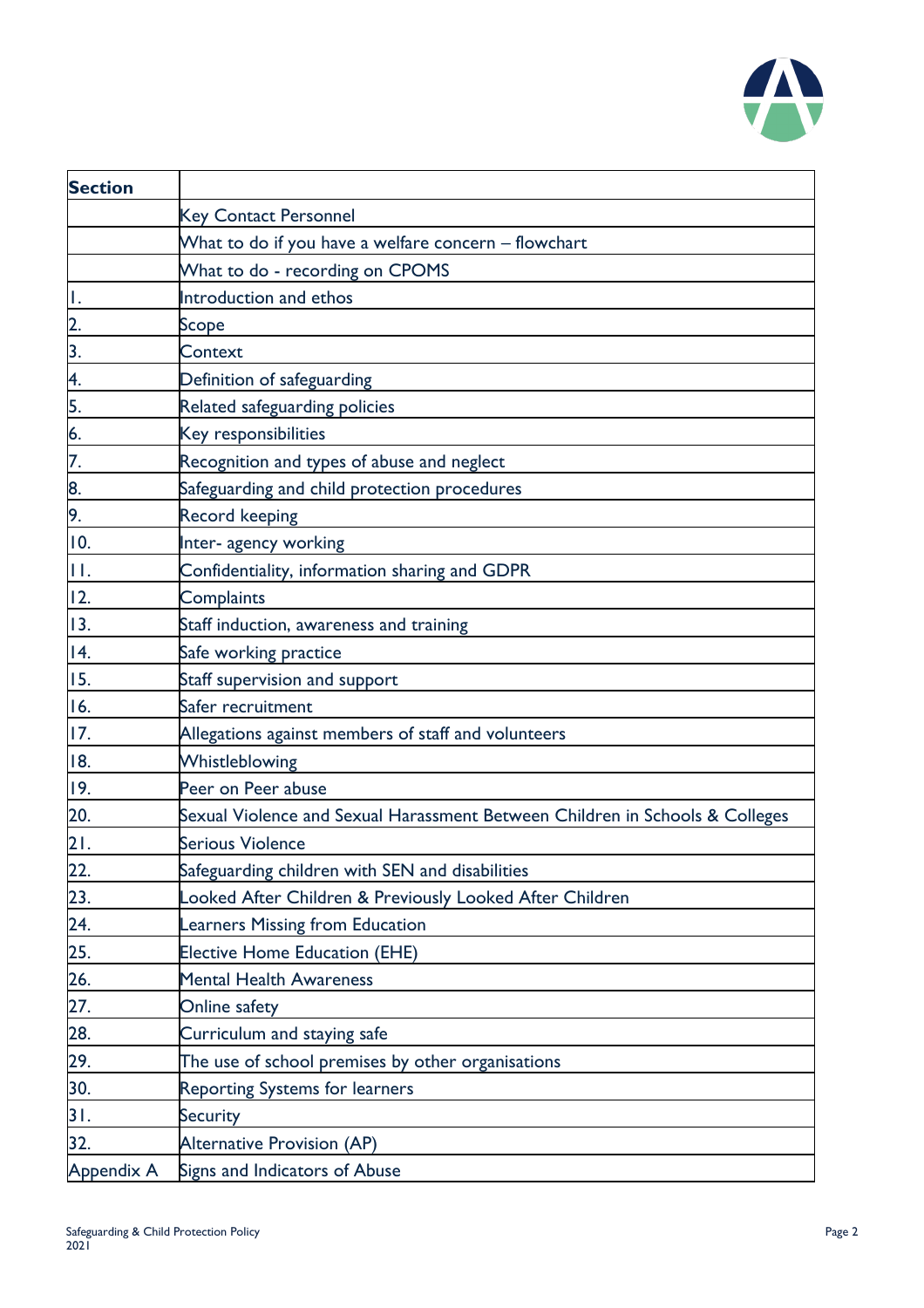

#### **Darwen Vale High School**

#### **Key Contact Personnel:**

| <b>Principal</b> | <b>Designated</b><br><b>Safeguarding</b><br><b>Lead</b> | <b>Deputy</b><br><b>Designated</b><br><b>Safeguarding</b><br>Lead/s                                         | <b>Designated</b><br><b>Teacher for</b><br><b>Looked</b><br><b>After/Post</b><br><b>Looked After</b><br><b>Children (LAC)</b> | <b>SENCo</b>        |
|------------------|---------------------------------------------------------|-------------------------------------------------------------------------------------------------------------|-------------------------------------------------------------------------------------------------------------------------------|---------------------|
| Mr Little        | Mr Smalley                                              | Mr Bradley, Miss<br>Pollitt, Mr<br>Goulding, Miss<br>Lamster, Mrs<br>McKenna, Mr<br>Adcroft, Miss<br>Scott. | Miss Gregson                                                                                                                  | <b>Miss Pollitt</b> |

| <b>Lead First</b><br><b>Aider</b> | <b>Nominated</b><br><b>Safeguarding</b><br>Link<br><b>Governor</b> | <b>Chair of</b><br><b>Governors</b> | <b>Trustee</b><br><b>Safeguarding</b><br>link | <b>Trust</b><br>safeguarding link |
|-----------------------------------|--------------------------------------------------------------------|-------------------------------------|-----------------------------------------------|-----------------------------------|
| Mrs Hussain                       | <b>Miss Murphy</b>                                                 | Mr Richardson                       | Rob Wye                                       | <b>Karen Foster</b>               |

| <b>School Local</b><br><b>Authority</b> | Local<br><b>Authority</b><br><b>Designated</b><br><b>Officer</b><br>(LADO) |
|-----------------------------------------|----------------------------------------------------------------------------|
| <b>BWDBC</b>                            | M Dumpleton                                                                |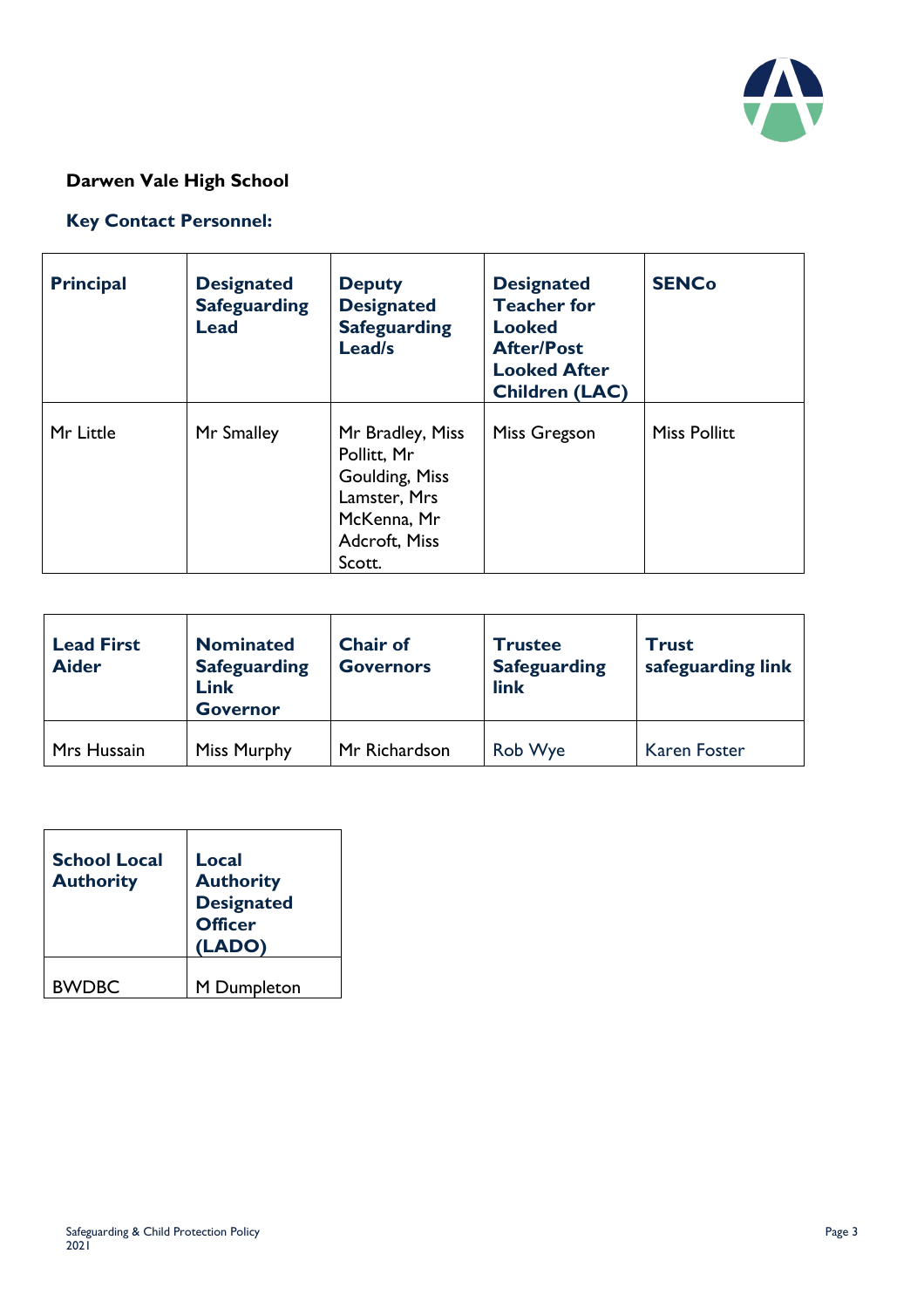

# What to do if you have a serious safeguarding concern at Darwen Vale High School

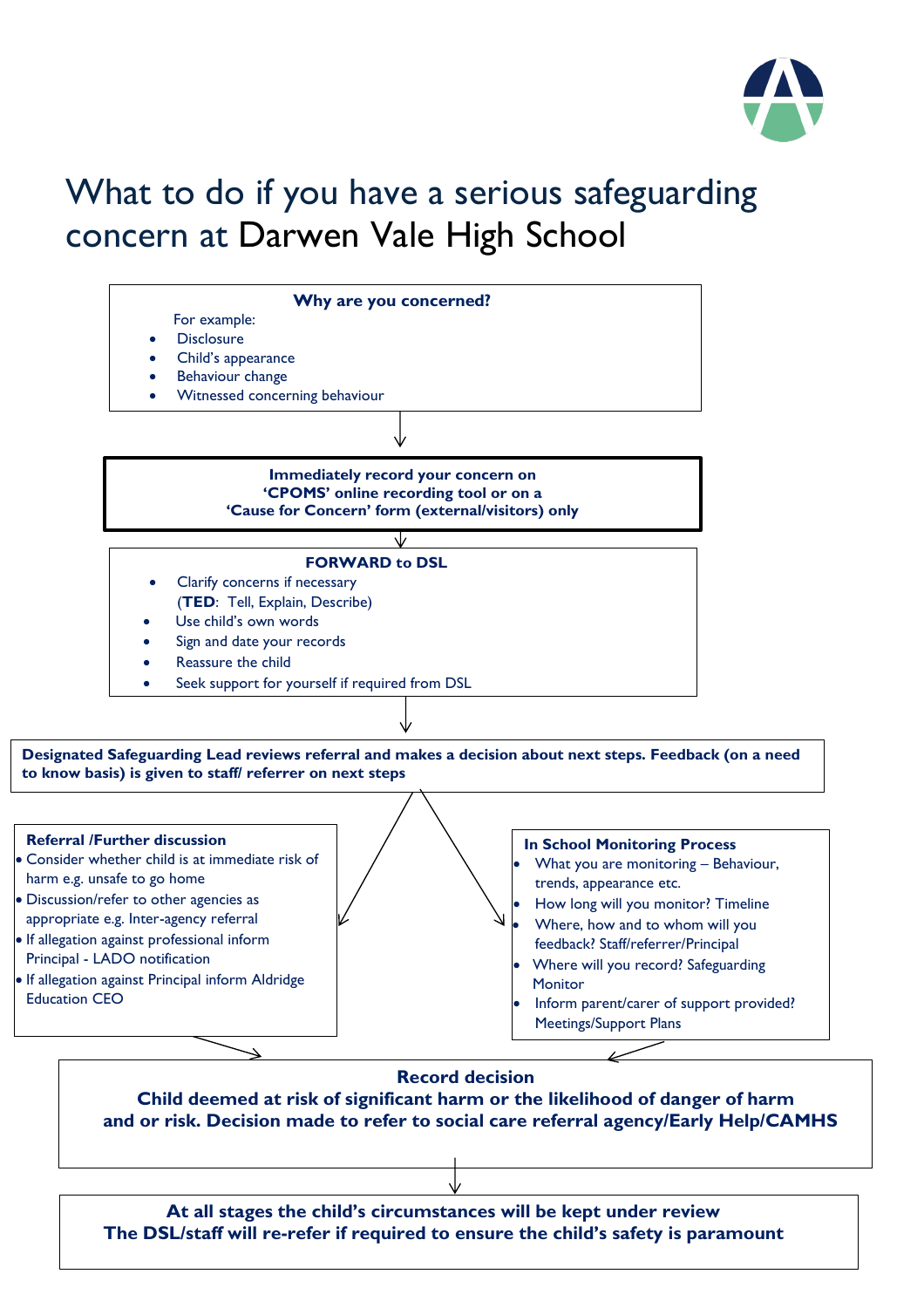

#### Action for all staff to follow if a Safeguarding concern or incident is raised

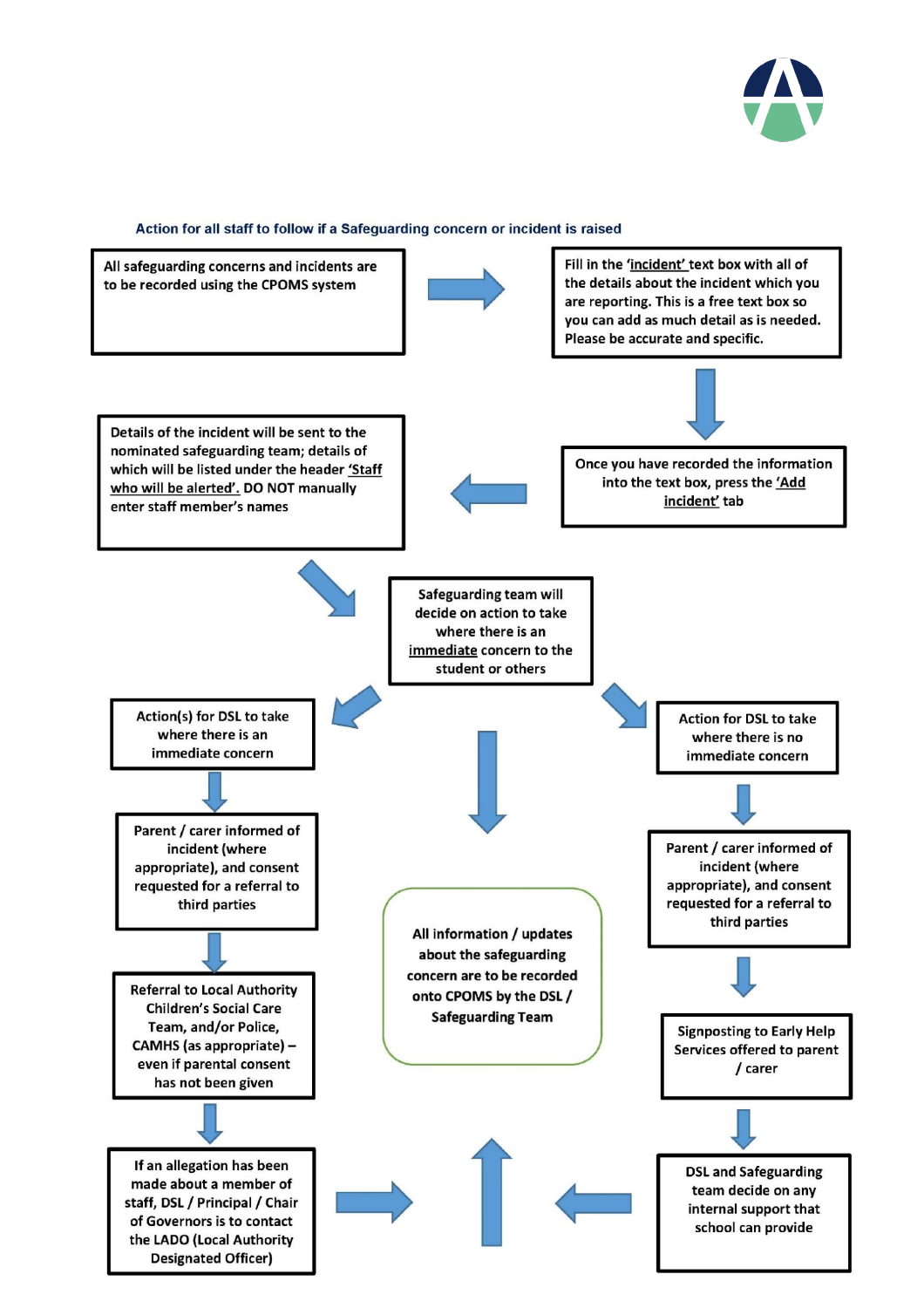

# 1. Introduction and Ethos

Darwen Vale High School is a community and all those directly connected (staff, governors, parents, families and children/learners) have an essential role to play in making it safe and secure. Darwen Vale High School recognises our moral and statutory responsibility to safeguard and promote the welfare of all children with their best interests at the centre of our work.

Darwen Vale High School recognises the importance of providing an ethos and environment within school/educational setting that will help pupils/students/learners/apprentices to feel safe, secure and respected; encourage them to talk openly; and enable them to feel confident that they will be listened to. We are alert to the signs of abuse and neglect and follow our procedures to ensure that pupils/learners receive effective support, protection and justice.

Our school/apprenticeship provider core safeguarding principles are:

- That these locations are an important part of the wider safeguarding system for children/learners/apprentices.
- It is a whole-school/learning provider responsibility to safeguard and promote the welfare of children/learners/apprentices as its paramount concern.
- All children/learners/apprentices (defined as those up to the age of 18 in school or all learners in adult learning settings) regardless of age, gender, ability, culture, race, language, religion or sexual identity, have equal rights to protection.
- All children/learners/apprentices have a right to be heard and to have their wishes and feelings taken into account.
- All staff should be able to reassure victims that they are being taken seriously and that they will be supported and kept safe. A victim should never be given the impression that they are creating a problem by reporting abuse, sexual violence or sexual harassment. Nor should a victim ever be made to feel ashamed for making a report.
- All staff understand safe professional practice and adhere to our code of conduct and other associated policies.
- All staff have a responsibility to recognise vulnerability in children/learners/apprentices and act on any concern in accordance with this guidance.

There are four main elements to our safeguarding policy:

- **Prevention** (e.g. positive, supportive, safe school/learning provider culture, curriculum and pastoral opportunities for children/vulnerable learners, safer recruitment procedures);
- **Protection** (by following the agreed procedures, ensuring all staff are trained and supported to respond appropriately and sensitively to safeguarding concerns);
- **Support** (for all children/learners, parents and staff, and where appropriate specific intervention for those who may be at risk of harm);
- **Working with parents/families and other agencies** (to ensure appropriate communications and actions are undertaken).

This safeguarding policy requires that: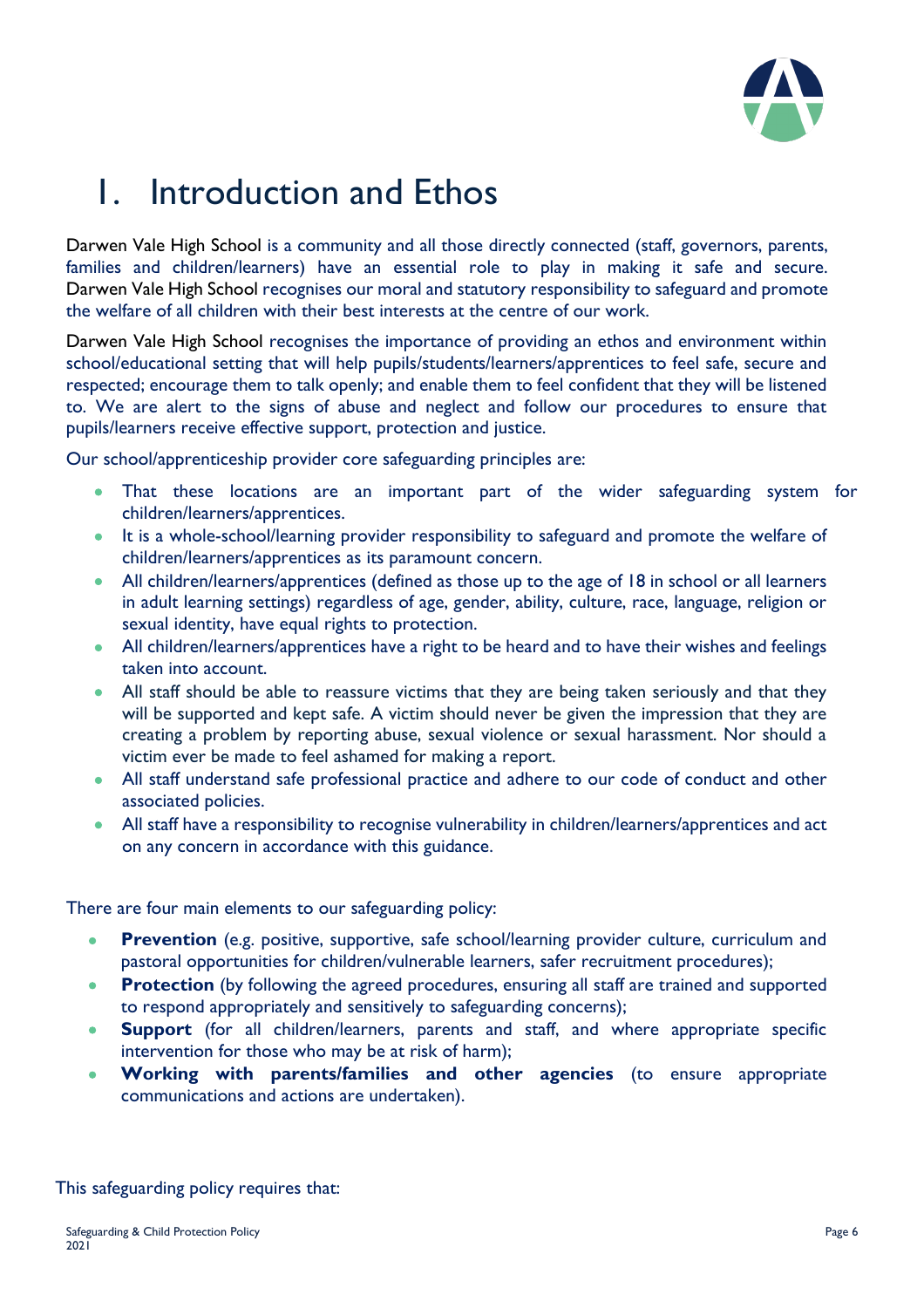

- Staff **must** read this safeguarding and child protection policy and as a minimum at least Part 1 of Keeping Children Safe in Education (September 2021).
- Staff and governors complete the e-learning training module on Prevent, produced by the Home Office, to equip individuals with the knowledge necessary to help prevent vulnerable people from being exploited and drawn into terrorism and having extremist views.
- All schools/learning providers to undertake an annual safeguarding audit process via the completion of a Section 175 safeguarding audit which is shared with the Trust, local authority and governors.
- All schools/learning providers to reference the UKCCIS Guidance: Sexting in schools and colleges, responding to incidents and safeguarding young people (2016).
- All schools/learning providers to have a safeguarding induction and a training plan which is updated in line with key safeguarding changes and priorities.
- All staff members are to be informed of how to access their school or college's safeguarding and child protection policy and procedures, behaviour policy and advice from their Local Authority Safeguarding Partnerships.
- All staff members must receive regular refresher training, at least annually, to keep up to date with any relevant safeguarding and child protection developments.
- Designated and Deputy Designated Safeguarding Leads must have Level 3 training and this must be refreshed every two years.

# 2. Scope

This policy applies to all teaching, non-teaching, support, supply, peripatetic, contract staff and third-party contractors (whose employees or sub-contractors have access to school/learning provider premises), governors, volunteers and trustees working in or on behalf of the school or learning provider, including those from the Aldridge central team.

All references in this document to 'staff' or 'members of staff' or 'adult' should be interpreted as relating to all those specified above. Staff also includes those individuals who educate pupils/students/learners offsite and when individuals undertake an educational visit with pupils/learners, unless otherwise stated.

Rather than duplicating content from Keeping Children Safe in Education (September 2021) in this policy, it should be understood that the school will always refer to KCSIE as the benchmark for all safeguarding practice and decision-making.

The Trust-wide COVID-19 safeguarding addendum will remain in force throughout the response to coronavirus, and should be read in conjunction to this policy.

# 3. Context

This policy has been developed in accordance with the principles established by the updated Children Acts 1989 and 2004 and related guidance. This includes:

- Keeping Children Safe in Education (KCSIE) DfE (Sept 2021)
- Working Together to Safeguard Children DfE (Dec 2020)
- What to do if you are worried a child is being abused DfE (March 2015)
- Information Sharing Advice for practitioners DfE (July 2018)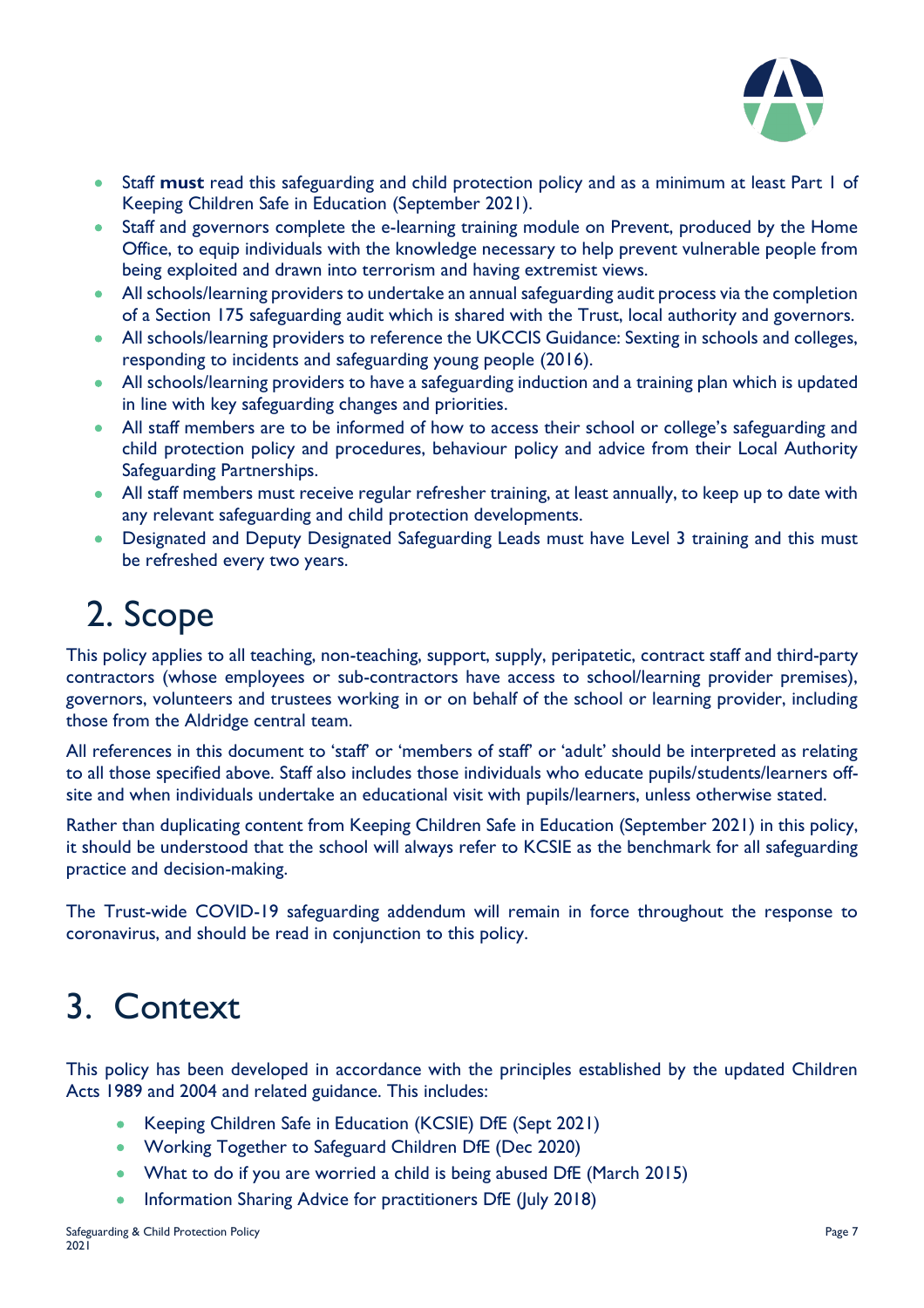

- Safer Working Practice for Adults Who Work with Children and Young People in Education Settings (May 2019)
- Use of reasonable force: Advice for head teachers, staff and governing bodies (July 2013 reviewed July 2015)
- 'Prevent Duty Guidance for England and Wales' (April 2021)
- Sexual violence and sexual harassment between children in schools and colleges DfE (September 2021)
- Relationships education, relationships and sex education (RSE) and health education (DfE, September 2021)
- 'Early years' foundation stage statutory framework (EYFS)' (September 2021)
- Education Inspection Framework (July 2021)
- Inspecting safeguarding in early years, education and skills settings (August 2021)
- Mental Health and Behaviour in Schools guidance (Nov 2018).

Section 175/157 of the Education Act 2002 requires school governing bodies, local education authorities and further education institutions to arrange to safeguard and promote the welfare of all children who are pupils at a school, or who are students under 18 years of age, such arrangements will have regard to any guidance issued by the Secretary of State. Similarly, we have a duty to safeguard vulnerable adults in our adult learning setting and to ensure that our standards of safeguarding never fall below the practice set out in the documents above, whatever the setting.

# 4. Definition of Safeguarding

 "Safeguarding is not just about protecting children from deliberate harm. It includes a wide range of issues relating to children's welfare, health and safety." (Inspecting safeguarding in early years, education and skills, Ofsted, September 2019).

The school/learning provider acknowledges that safeguarding is what we do for all children/learners and child protection is what we do for children/vulnerable adults at risk of significant harm or deemed to be at risk or in danger.

Safeguarding covers more than just child protection and schools are charged with ensuring that the child/learner is looked at holistically and at the centre of decision-making within each area below (but not limited to):

- Anti-bullying policies
- Child protection
- Early help
- Staff conduct & safer work practice
- **Curriculum**
- Attendance, exclusions, children missing education, transitioning schools
- Health and safety
- Behaviour management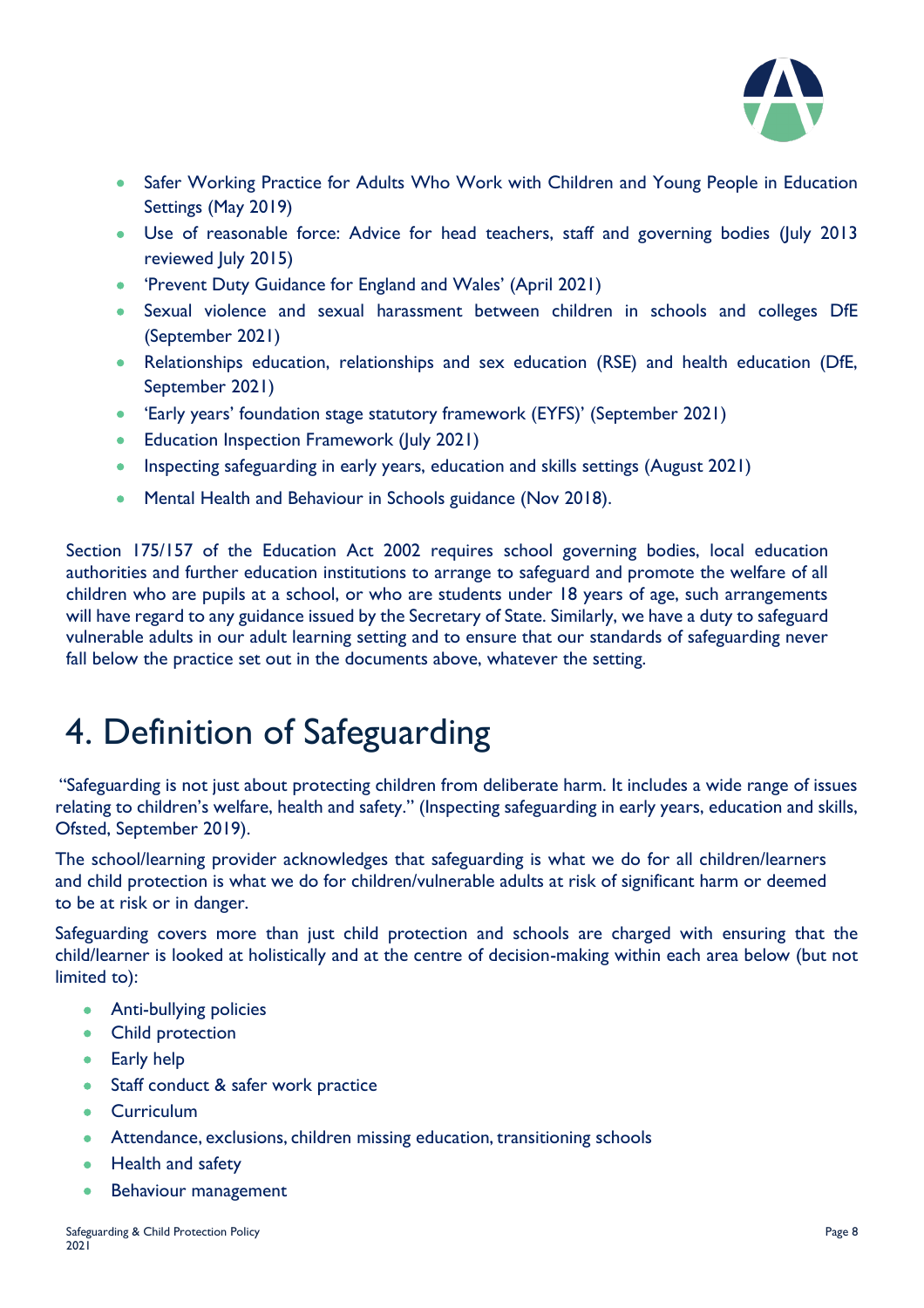

- Governance
- **SEND & inclusion**
- Training
- Whistleblowing
- A listening school/service
- Specific safeguarding issues
- Complaints/ managing allegations against staff
- The school environment including building & security
- Safer recruitment and selection
- On line safety
- Peer on Peer abuse
- Harmful Sexual Behaviours

The school/learning provider further acknowledges that this policy will also incorporate a range of safeguarding issues including (but not limited to):

- Bullying including cyberbullying
- Criminal exploitation of children and vulnerable adults
- Child missing education
- Child missing from home or care
- Child sexual exploitation (CSE)
- County Lines
- Domestic abuse
- Drugs
- Fabricated or induced illness
- Faith-based abuse
- Female Genital Mutilation (FGM)
- Forced marriage
- Gangs and youth violence
- Gender based violence / violence against women and girls (VAWG)
- Harmful Sexual Behaviours
- Hate
- Honour-based abuse
- Mental health
- Peer on peer abuse including up-skirting
- Private fostering
- Preventing radicalisation
- Protecting children/vulnerable adults from radicalisation
- Relationship abuse
- Sexual violence and sexual harassment between children/vulnerable learners in schools and colleges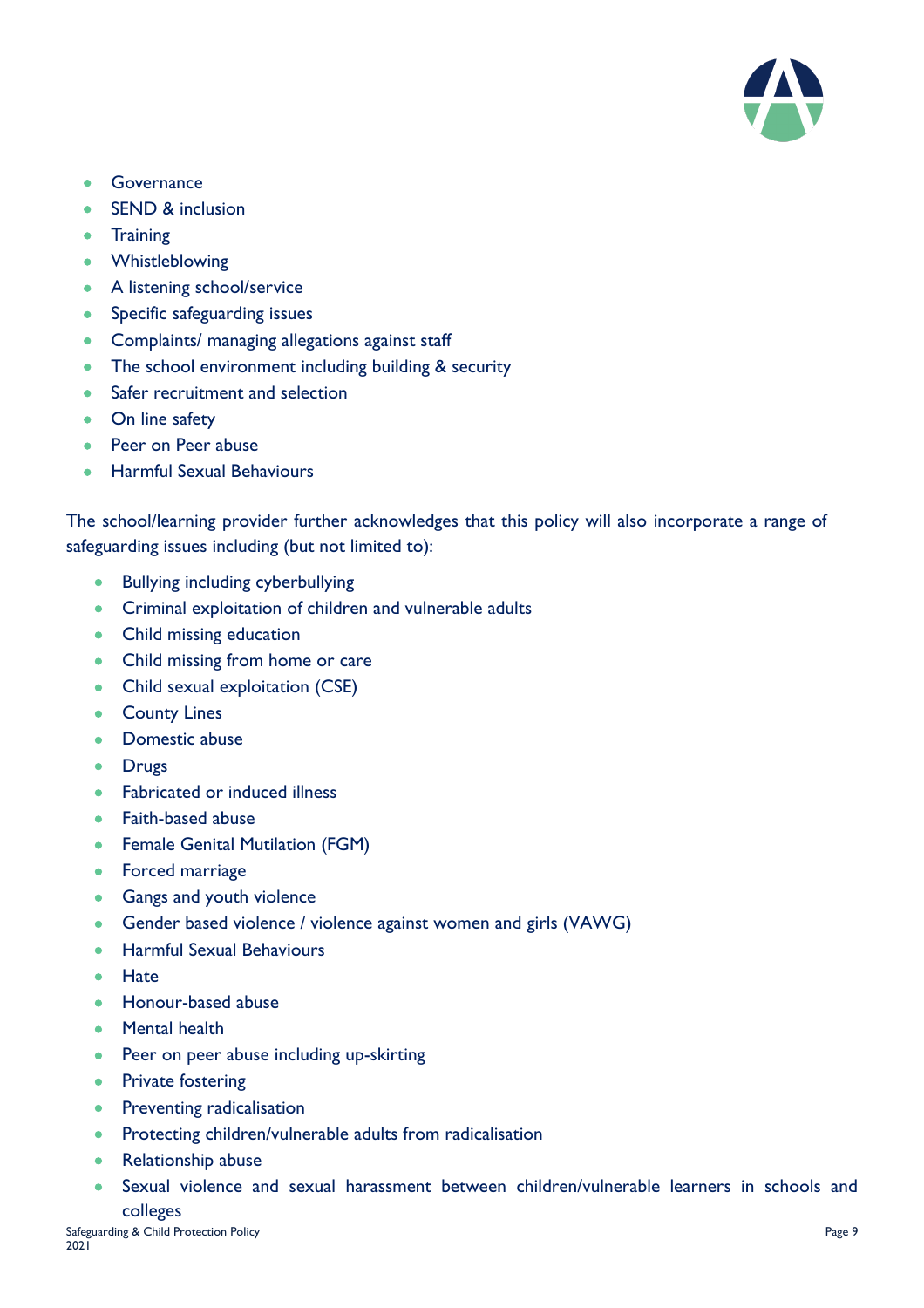

- Sexting (sharing of nudes and semi-nudes)
- Serious violence
- Trafficking and modern slavery.
- Child Criminal Exploitation

Every member of staff at Darwen Vale High School recognises that children experiencing specific safeguarding issues identified above are no different to safeguarding against any other vulnerability or concern and will be approached and responded to in the same way as protecting children/vulnerable adults from any other risks.

### 5. Related safeguarding policies

We are aware that safeguarding is fundamental to the welfare of all children/learners/apprentices in our care. This policy is therefore one of a series in the school's/learning provider's/Trust's integrated safeguarding portfolio and should be read in conjunction with the policies as listed below.

(To be read and followed alongside this document)

- Behaviour Management and anti-bullying, linked to the Use of Physical Intervention
- Searching, screening and confiscation (included in individual school/college behaviour policies)
- Online Safety and Social Media
- Managing harmful behaviours
- Data Protection and Information Sharing
- ICT Policy & Acceptable Use Agreement
- Image Use
- Drugs Education
- Supporting Transgender Pupils Code of Practice
- Relationships education, relationships and sex education (RSE) and health education
- Health and Safety
- Attendance (Children Missing from Education)
- Risk Assessments (e.g. school trips, use of technology)
- First Aid and Accidents
- Procedure for Managing Allegations Against Staff
- Code of Conduct for Staff
- **Safer Recruitment**
- Whistle-Blowing.

#### **Supporting Guidance**

(to be read and followed alongside this document)

- The Children and Families Act [2014](http://www.legislation.gov.uk/ukpga/2014/6/contents/enacted)
- [SEND code of practice: 0 to 25 years](https://www.gov.uk/government/publications/send-code-of-practice-0-to-25) 2015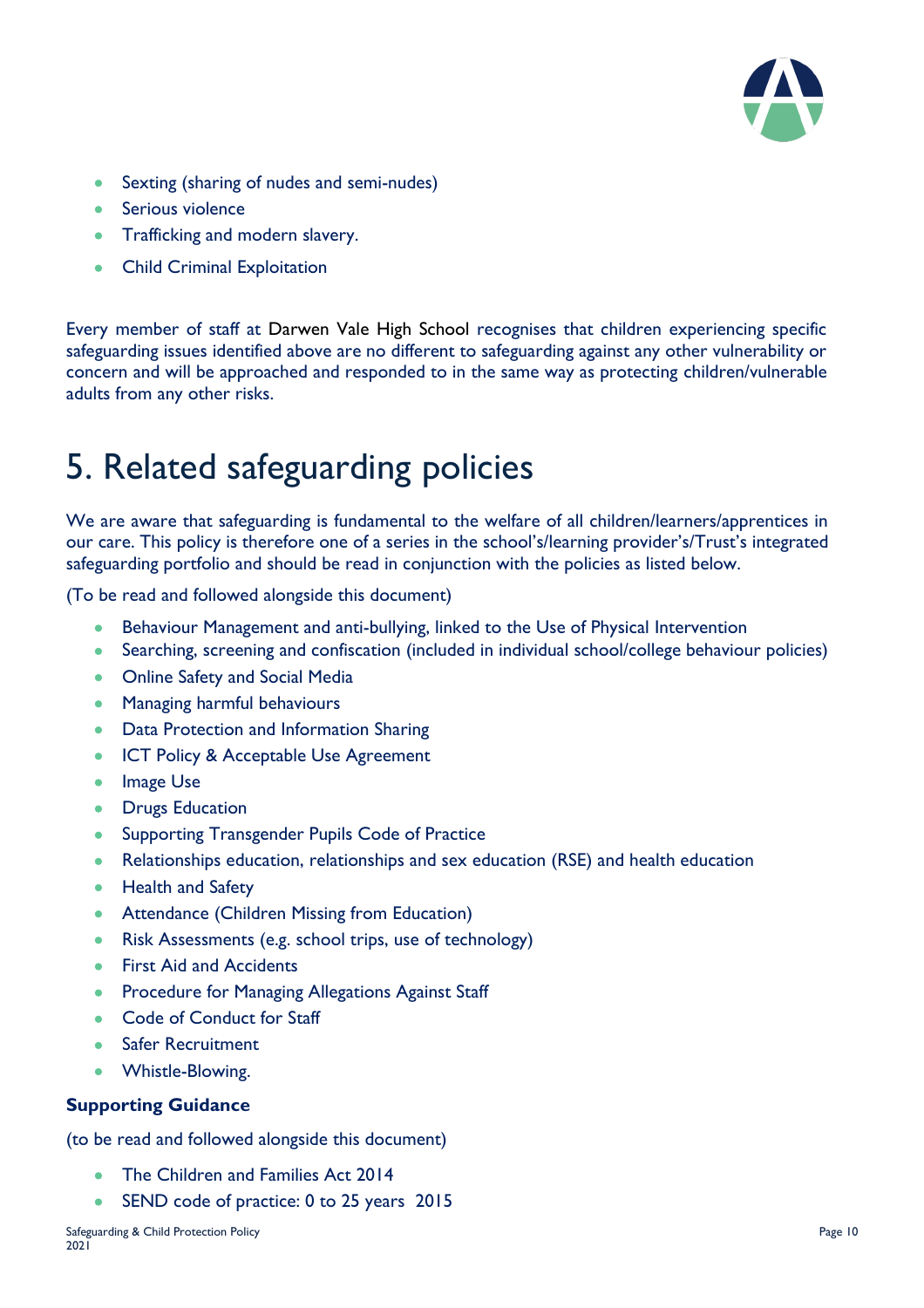

- [Mental Health & Behaviour in Schools 2018](https://www.gov.uk/government/publications/mental-health-and-behaviour-in-schools--2)
- [Disqualification under the Childcare Act 2006](https://www.gov.uk/government/publications/disqualification-under-the-childcare-act-2006)
- [School attendance \(July](https://www.gov.uk/government/uploads/system/uploads/attachment_data/file/564599/school_attendance.pdf) 2021)
- [Exclusion from maintained schools, academies and pupil referral units in England \(September](https://www.gov.uk/government/uploads/system/uploads/attachment_data/file/630073/Exclusion_from_maintained_schools__academies_and_pupil_referral_units_guidance.pdf) 2021)
- [Criminal Exploitation of children and vulnerable adults: County Lines guidance](https://www.gov.uk/government/publications/criminal-exploitation-of-children-and-vulnerable-adults-county-lines) Feb 2020
- Teachers Standards 2012
- Department for Education (DfE) Advice on Sexual Violence and Sexual Harassment Between Children in Schools and Colleges (SVSH) (September 2021)
- DfE Designated teacher for looked after and previously looked after children 2018
- Children and Social Work Act 2017
- DfE Teaching Online Safety in Schools (June 2019)
- DfE Data Protection: A Toolkit for Schools (Sept 2018)
- Local Authority Safeguarding Partnerships arrangements.

# 6. Key responsibilities

Everyone who comes into contact with children/learners/apprentices and their families has a role to play in their safeguarding. Schools/learning providers and off-site provisions form part of the wider safeguarding system for children/learners/apprentices.

#### **The Aldridge Education Trust Board**

The Aldridge Education Trust Board retains statutory responsibility for ensuring that all legal responsibilities in connection with safeguarding are discharged. The Board appoints a Safeguarding Link Trustee to act as the link between the Trustees and Executive team.

#### **Principal**

The Principal will ensure that the policies and procedures adopted by the Aldridge Education Trust Board and Local Governing Committee associated with protecting children/learners are fully implemented, understood and followed by all staff and adhered to at all times.

The Principal will ensure that the DSL and DDSLs are properly supported in this role with adequate time and resource level.

The Principal will ensure that all staff receive appropriate and timely safeguarding training which is updated in line with key changes and priorities.

The Principal will ensure that staff training is integrated, aligned and considered as part of the wholeschool safeguarding approach and wider staff training, and curriculum planning and in line with the Teachers' Standards which set out the expectation that all teachers manage behaviour effectively to ensure a good and safe educational environment and requires teachers to have a clear understanding of the needs of all pupils.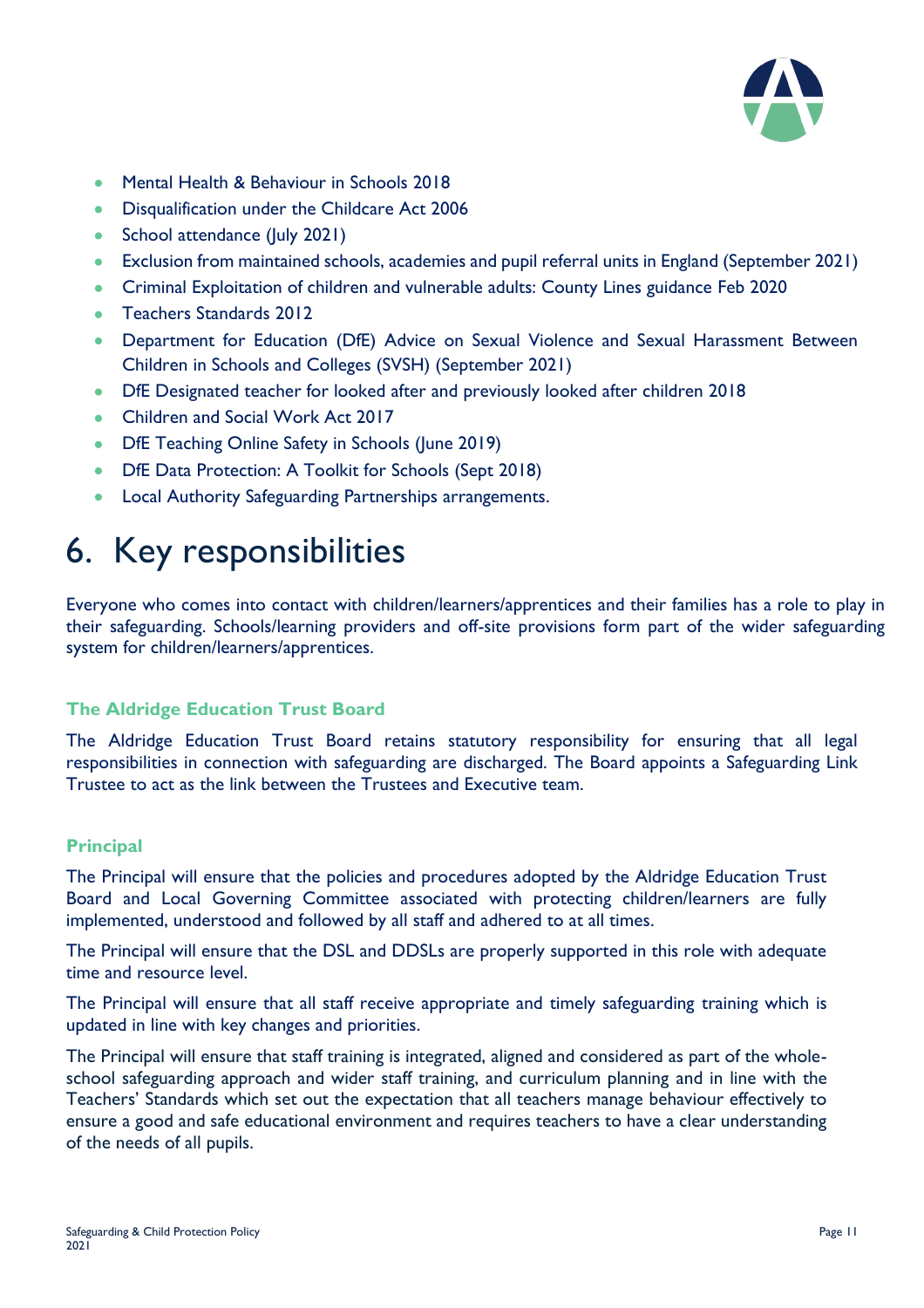

The Principal will ensure their school/learning provision maintains up to date records of all safeguarding concerns, using CPOMs as their sole recording tool for concerns, LADO referrals and first aid incidents and that the Chief Executive is emailed to inform about any LADO referrals.

#### **Designated Safeguarding Lead (DSL) / Deputy Designated Safeguarding Lead**

#### **(DDSL)**

The school/learning provider has appointed a member of the senior leadership team, as the Designated Safeguarding Lead (DSL). The DSL has the overall responsibility for the day-to-day oversight of safeguarding and child protection systems in school.

The DSL will undergo appropriate and specific training at Level 3 to provide them with the knowledge and skills required to carry out their role. The DSL's training will be updated formally every two years but may have refresher training at regular intervals, at least annually, to keep up with any developments relevant to their role.

The school/learning provider has appointed additional staff to deputise for the DSL. The Deputy DSLs have attended appropriate training, which enables them to be fully conversant and to fulfil this role. Whilst the activities of the designated safeguarding lead may be delegated to the deputies, the ultimate lead responsibility for safeguarding and child protection remains with the designated safeguarding lead and this responsibility will not be delegated.

It is the role of the DSL to:

- Act as the central contact point for all staff to discuss any safeguarding concerns.
- Maintain a confidential electronic recording system for safeguarding and child protection concerns. CPOMS online system is Aldridge Education's mandatory system for safeguarding recording.
- Coordinate safeguarding action for individual children/vulnerable adults. In the case of Children in Care, the DSL will ensure that the designated teacher for LAC maintains the details of the child's social worker and the name of the virtual school head in the authority that looks after the child (DSL liaising closely with the designated teacher).
- Liaise with other agencies and professionals in line with Working Together to Safeguard Children.
- Ensure that locally established procedures are followed and make referrals to other agencies, including Early Help, Local Authority referral agencies and CAMHS as necessary.
- Represent, or ensure the school/learning provider is appropriately represented at inter-agency safeguarding meetings (including Child Protection conferences).
- Manage and monitor the school/learning provider's part in Early Help / Child in Need / Child Protection / vulnerable adult/TAC/ TAS/TAF plans.
- Liaise with the three local authority safeguarding partners and work with other agencies in line with Working Together to Safeguard Children, 2020, and the NSPCC – "When to call the police guidance", in order to understand when they should consider calling the police, and what to expect when they do.
- Ensure all staff access appropriate safeguarding training and relevant updates in line with the recommendations within KCSIE (2021).
- The Trust Lead for Inclusion and the DSL undertake a safeguarding audit annually with reviews twice a year alongside the Safeguarding Link Governor. The Safeguarding Link Governor and DSL are responsible for reporting to their LGCs regarding the audit twice a year.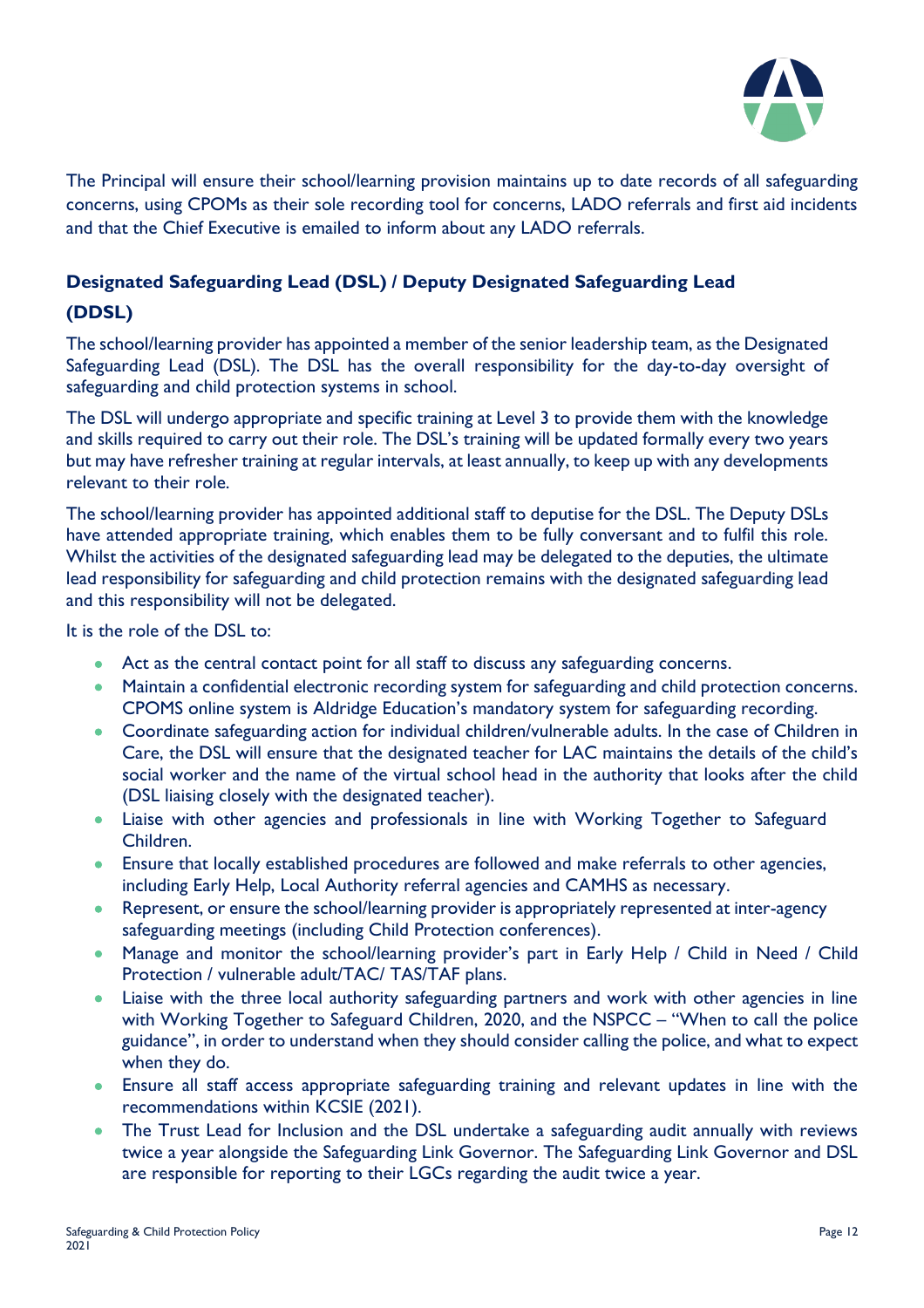

- Work closely with the local authority where it is known that a child has an allocated social worker, to ensure that decisions are made in the best interests of their safety, welfare and educational outcomes.
- Further details about the role of the DSL can be found in 'Keeping Children Safe in Education' 2021.

#### **Local Governing Committee (LGC)**

The LGC has read and will follow KCSIE 2021 and will provide independent advice and oversight to their school.

The LGC has nominated a governor for safeguarding named on the front of this document. The nominated governor will undertake independent oversight of school/learning provider level delivery in safeguarding by having termly meetings with the DSL and being part of the school/learning provider safeguarding audit process.

The LGC should ensure that they facilitate a whole school or college approach to safeguarding. This means ensuring safeguarding and child protection are at the forefront and underpin all relevant aspects of process and policy development.

#### **Members of Staff**

All members of staff have a responsibility to:

- Provide a safe environment in which children/learners can learn
- Ensure that all children/learners/apprentices are able to develop appropriate strategies to recognise and respond to risk and build resilience
- Identify and recognise children/vulnerable adults who may need of extra help, who are suffering, or are likely to suffer significant harm
- Provide help for children/vulnerable adults, where appropriate and reasonable
- Should not disclose information to anyone else unless told to do so by a relevant authority involved in the safeguarding process
- Report all concerns without delay in line with Darwen Vale High School reporting procedures
- Take appropriate action to prevent safeguarding concerns escalating and work with other services as needed to safeguard children/learners/apprentices' wellbeing and maintain public trust in the teaching profession as part of their professional duties
- Be aware of and take appropriate action to raise concerns regarding poor or unsafe practice or potential failures in the school/learning provider safeguarding regime (this may include accessing the trust whistleblowing policy and or procedure for managing allegations against staff)
- Maintain an attitude of 'it could happen here' where safeguarding is concerned and to always act in the best interests of the child/learner/apprentice
- Respond to and refer any concerns about children/learners/apprentices or other members of the community in accordance with this policy
- Contribute towards, read and adhering to the school/learning provider policies.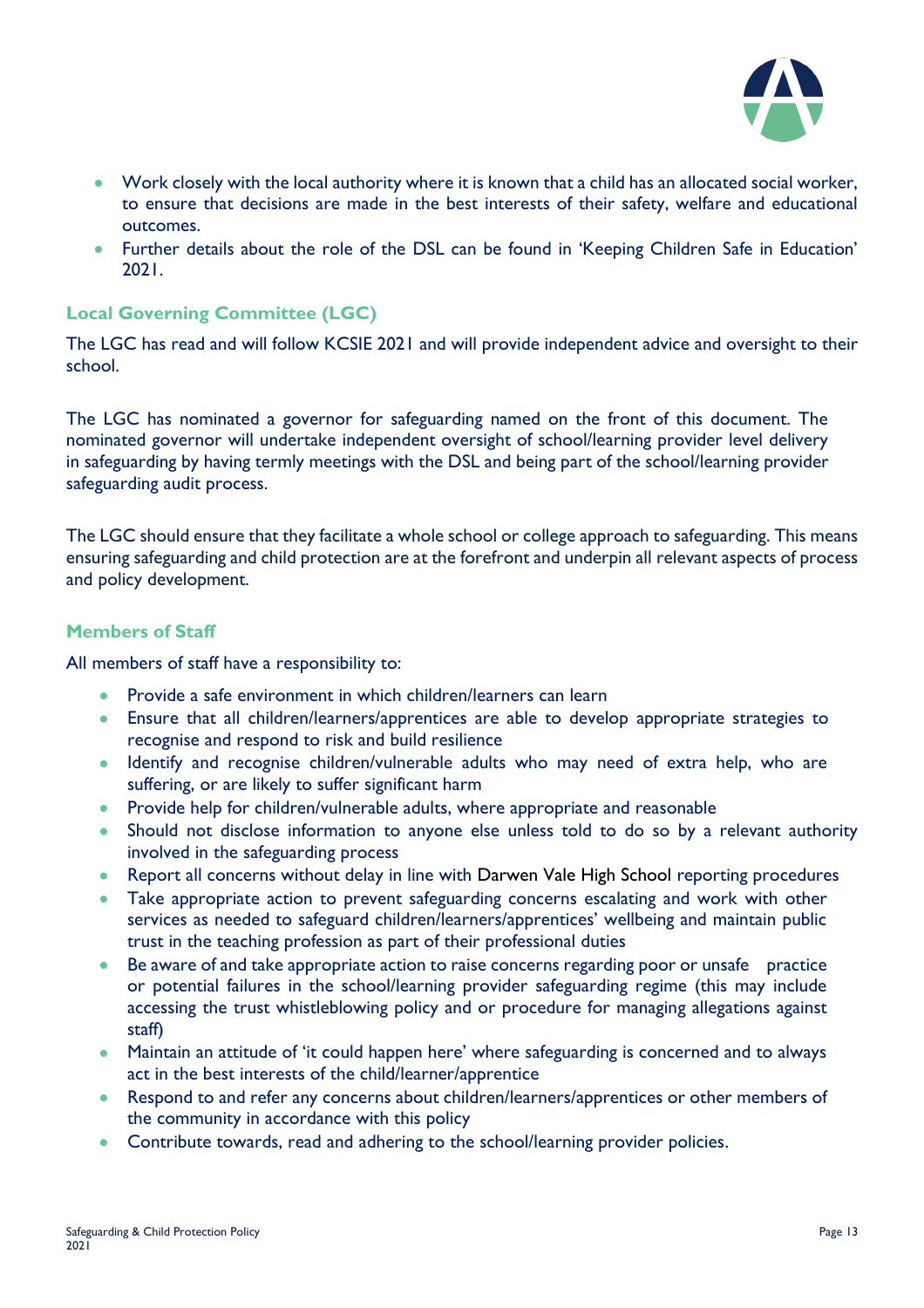

All members of staff at Darwen Vale High School know what to do if a child/learner/apprentice tells them they are being abused or neglected. (WTD chart– pg. 2 & 3).

Members of staff know to maintain an appropriate level of confidentiality whilst at the same time liaising with relevant professionals such as the DSL and other agencies as appropriate. Members of staff know they must never promise a child/learner/apprentice that they will not tell anyone about a concern or allegation as this may ultimately not be in the best interests of the child/learner/apprentice.

**The welfare and safety of children/learners/apprentice are the responsibility of all staff in school/learning provision and ANY concern for a pupil/student/learner's welfare MUST always be reported to the Designated Safeguarding Lead or DDSL.**

#### **Children, young people and learners**

Children, young people (pupils/students/apprentices) and adult learners have a responsibility to:

- Understand and adhere to (at a level appropriate to their age and ability) the school's safeguarding policies and procedures
- Seek help from a trusted adult if things go wrong, and support others that may be experiencing safeguarding concerns
- Develop and take responsibility (at a level that is appropriate to their individual age, ability and vulnerabilities) for keeping themselves and others safe, including online.

#### **Parents and Carers**

Parents and carers have a responsibility to:

- Read the relevant school/learning provider policies and procedures, encouraging their children to adhere to them, and adhering to them themselves where appropriate
- Discuss safeguarding issues with their child/ren, support the school in their safeguarding approaches, and reinforce appropriate safe behaviours at home
- Identify changes in behaviour which could indicate that their child/ren is at risk of harm online
- Seek help and support from the school/learning provider, or other appropriate agencies, if they or their child/ren encounters any safeguarding concern.

Parents can obtain a hard copy of their school's Safeguarding and Child Protection Policy and other related policies on request to the school and can view them via the school website.

Darwen Vale High School will always follow up with parents/carers when pupils/students are not at school, or apprentices not at college or at their placement. This means we need to have at least two up to date contact numbers for parents/carers plus one other in case of emergencies. Parents should remember to update the school/learning provider as soon as possible if the numbers change.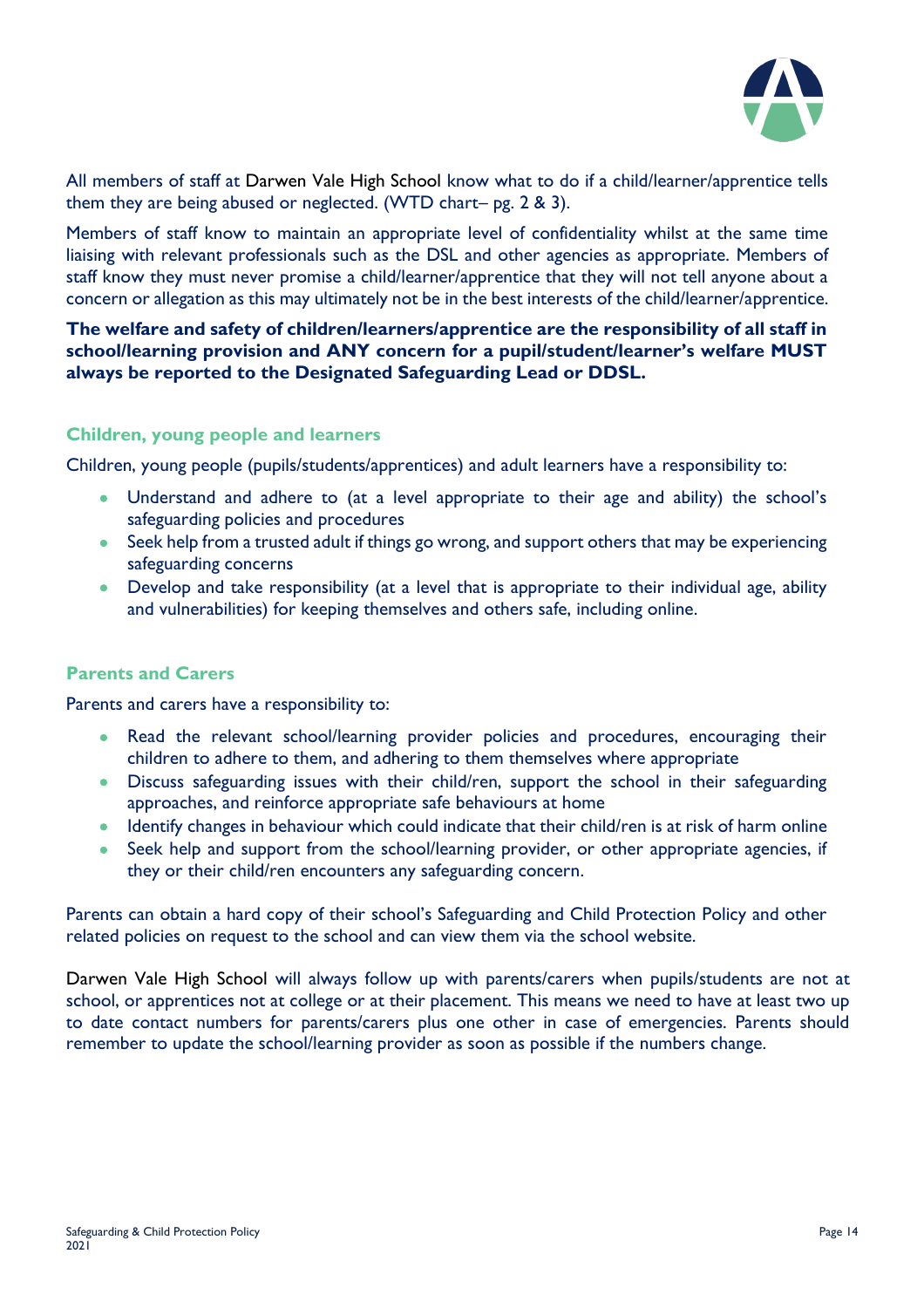

# 7. Recognition and types of abuse and neglect

All staff in school/learning provision should be aware of the definitions, signs, and symptoms of abuse. These are the categories of abuse:

- Physical abuse
- Sexual abuse
- Emotional abuse
- Neglect
- Abuse

Some of the key signs and indicators of abuse are found in Appendix A of this policy. Staff should also refer to sections in KCSIE 2021 Part 1 Annex A, s.119-122 "What school staff should look out for and "What to do if you are worried a child is being abused" 2015.

All members of staff are aware that abuse, neglect and safeguarding issues are rarely standalone events that can be covered by one definition or label; in most cases multiple issues will overlap with one another.

Members of staff are aware that child/vulnerable adult welfare concerns may arise in many different contexts, and can vary greatly in terms of their nature and seriousness. For example, children/vulnerable adults may be abused in a family, in an institutional or community setting, by those known to them or by a stranger. An adult or adults, or another child or children may abuse them. Their peers, family members, by unknown, or in some cases unidentifiable individuals, may abuse children via the internet. In the case of honour-based abuse, including forced marriage and female genital mutilation, children may be taken out of the country to be abused. An abused child/vulnerable adult may often experience more than one type of abuse, as well as other difficulties in their lives.

Abuse and neglect can happen over a period of time, but can also be a one-off event. This can have major long-term impacts on all aspects of a child/vulnerable adult's health, development and wellbeing.

The warning signs and symptoms of abuse and neglect can vary from person to person. Individuals also develop and mature at different rates, so what appears to be worrying behaviour for a younger child might be normal for an older child. Parental behaviours may also indicate child/vulnerable adult abuse or neglect, so staff should also be alert to parent-child/vulnerable adult interactions or concerning parental behaviours; this could include parents who are under the influence of drugs or alcohol or if there is a sudden change in their mental health.

By understanding the warning signs, we can respond to problems as early as possible and provide the right support and services for the child/vulnerable adult and their family. It is important to recognise that a warning sign does not automatically mean a child/vulnerable adult is being abused.

Knowing where children are during school hours is an extremely important aspect of Safeguarding. Missing school can be an indicator of abuse and neglect and may raise concerns about other safeguarding issues, including the criminal exploitation of children.

We monitor attendance carefully and address poor or irregular attendance without delay.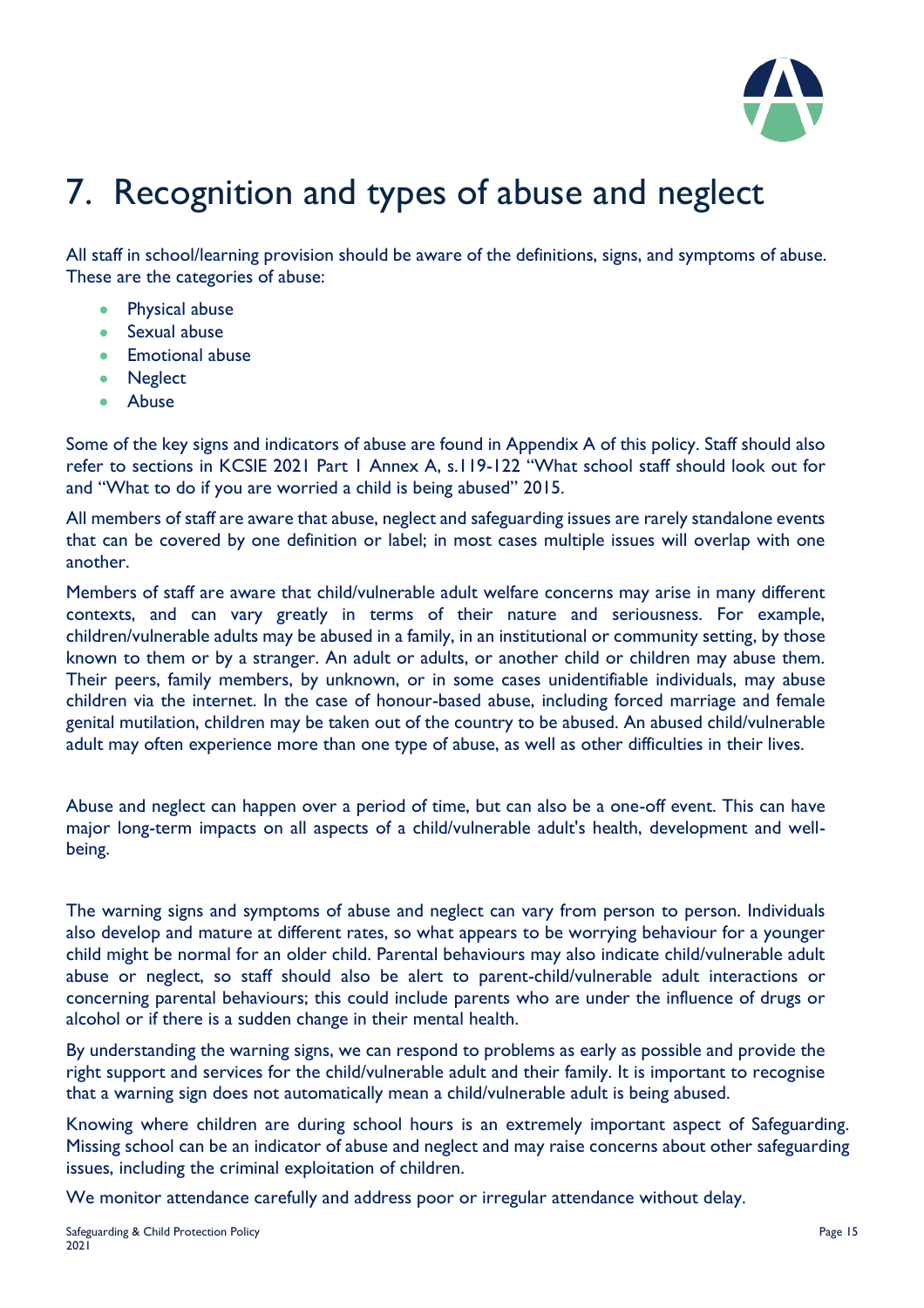

# 8. Safeguarding and child protection procedures

Darwen Vale High School adheres to their Local Authority Safeguarding Partnership Procedures. The full procedures and additional guidance relating to specific safeguarding issues can be found on the LA Safeguarding Partnership website. The three key safeguarding partners for school are the local authority, the clinical commissioning group and the chief officer of police.

Additional guidance for staff includes

- 'What to do if you are Worried About a Child Being Abused' (DfE 2015)
- Information Sharing (2018).

'What to do if you are worried about a child being abused' (DfE 2015) p.12 (s.24) identifies that there are four key steps for professionals to follow to help identify and respond appropriately to possible abuse and/or neglect.



It may not always be appropriate to go through all four stages sequentially and if a child/learner is in immediate danger or is at risk of harm, a referral should be made immediately to (children's) social care and/or the police.

The role of the school/learning provider in situations where there are (child) protection concerns is NOT to investigate but to recognise and refer. It is the responsibility of the DSL to receive and collate information regarding individual children/learners, to make immediate and on-going assessments of potential risk and to decide actions necessary (with parents / carers in most cases). This includes the need to make referrals to partner agencies and services:

- To help with this decision they may choose to consult with the Local Authority referral agencies / social care duty team/ Early Help team.
- Advice may also be sought from Aldridge Education's Trust Lead for Inclusion.
- Issues discussed during consultations may include the urgency and gravity of the concerns for a child, young person or learner and the extent to which parents/carers are made aware of these.

All members of staff are made aware of the Early Help process, and understand their role within it. This includes identifying emerging problems, liaising with the designated safeguarding lead, sharing information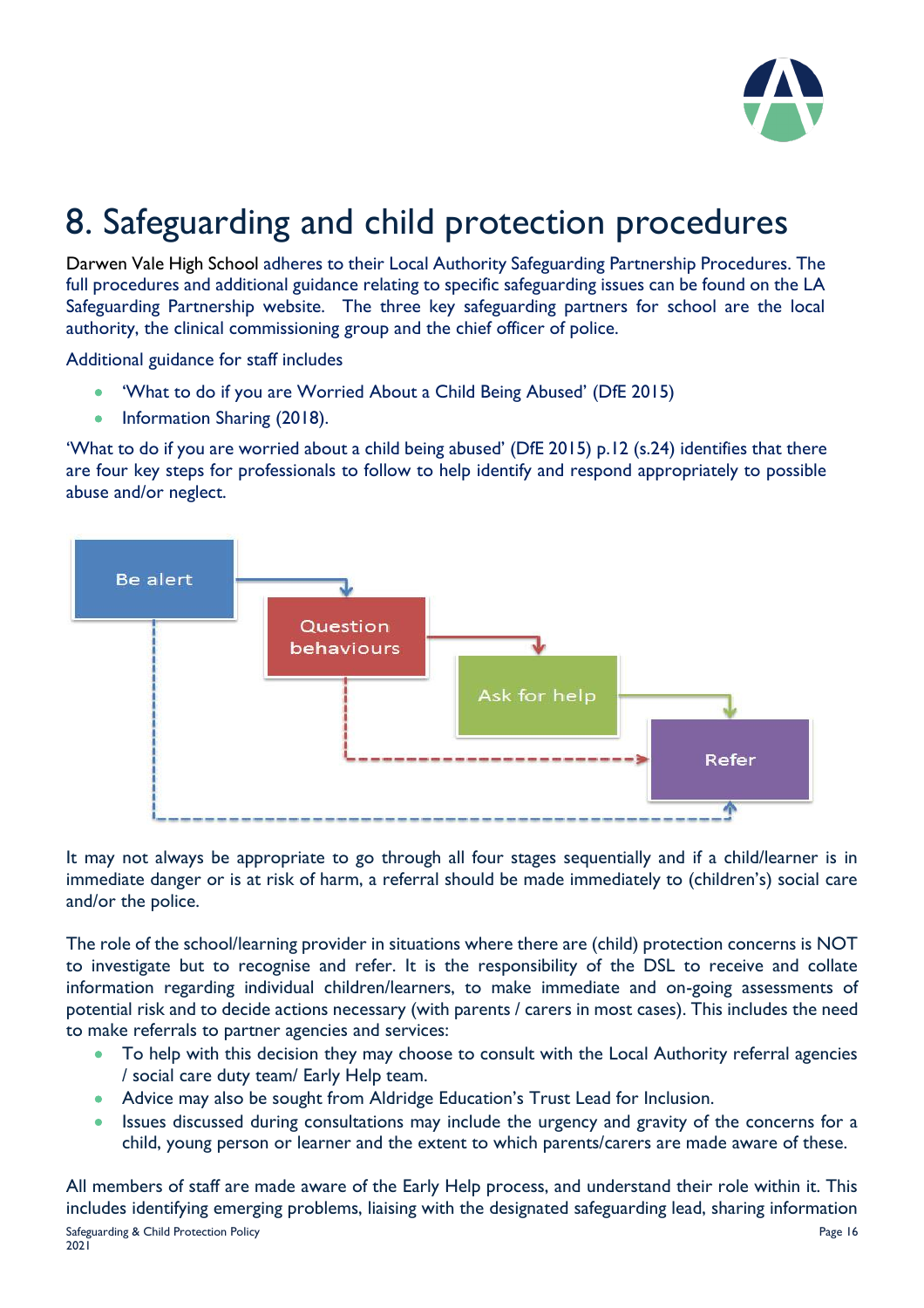

with other professionals to support early identification and assessment and, in some cases, acting as the lead professional in undertaking an early help assessment.

If Early Help is assessed to be appropriate, then the DSL will support staff members involved with the family in liaising with other agencies and submitting an Early Help Notification Form. The DSL will keep all early help cases under constant review and will consider making a referral to Social Care if the situation does not appear to be improving for the child/learner. New referrals to services will be made using the agreed LA multi-agency referral form.

In all but the most exceptional circumstances, parents /carers will be made aware of the concerns felt for a child or young person at the earliest possible stage. In the event of a referral to the LA Social Care team being necessary, parents/carers will be informed and consent to this will be sought unless there is a valid reason not to do so or if it will place the pupil/student at further harm or risk.

# 9. Record keeping

Staff will record any welfare concern that they have about a child/learner on CPOMS. Schools/learning providers may also have a safeguarding incident/concern form for volunteers/extended staff or visitors who do not have a school/learning provision email address account. These forms are held on the shared drive, in the staff area, in the main office or with the DSL. All referrals must be passed without delay to the DSL. Records will be completed as soon as possible after the incident/event, using the child/learner's words and will be signed and dated.

All staff at Darwen Vale High School are trained on the use of CPOMS. It forms part of the induction process for staff as well as within the annual safeguarding training, which is delivered to all staff.

Having all disclosures and concerns recorded on CPOMS allows school/learning providers to manage all areas of safeguarding and child protection, including pupil/student casework, add meetings to a child's chronology, staff training and first aid. This allows immediate follow-up and management by the DSL on any issue.

If members of staff are in any doubt about recording requirements staff must discuss their concerns with the DSL.

Safeguarding records are kept for individual children/learners/apprentices and are maintained separately from all other records relating to the child in school/the learning provision. Safeguarding records are kept in accordance with data protection legislation and retained centrally and securely by the DSL and are shared with staff on a 'need to know' basis only.

The DSL will ensure that the school has more than one available emergency contacts for pupils/students. Schools should have at least two emergency contacts for every child in the school in case of emergencies, and in case there are welfare concerns at the home.

The Principal will be kept informed of any significant issues by the DSL.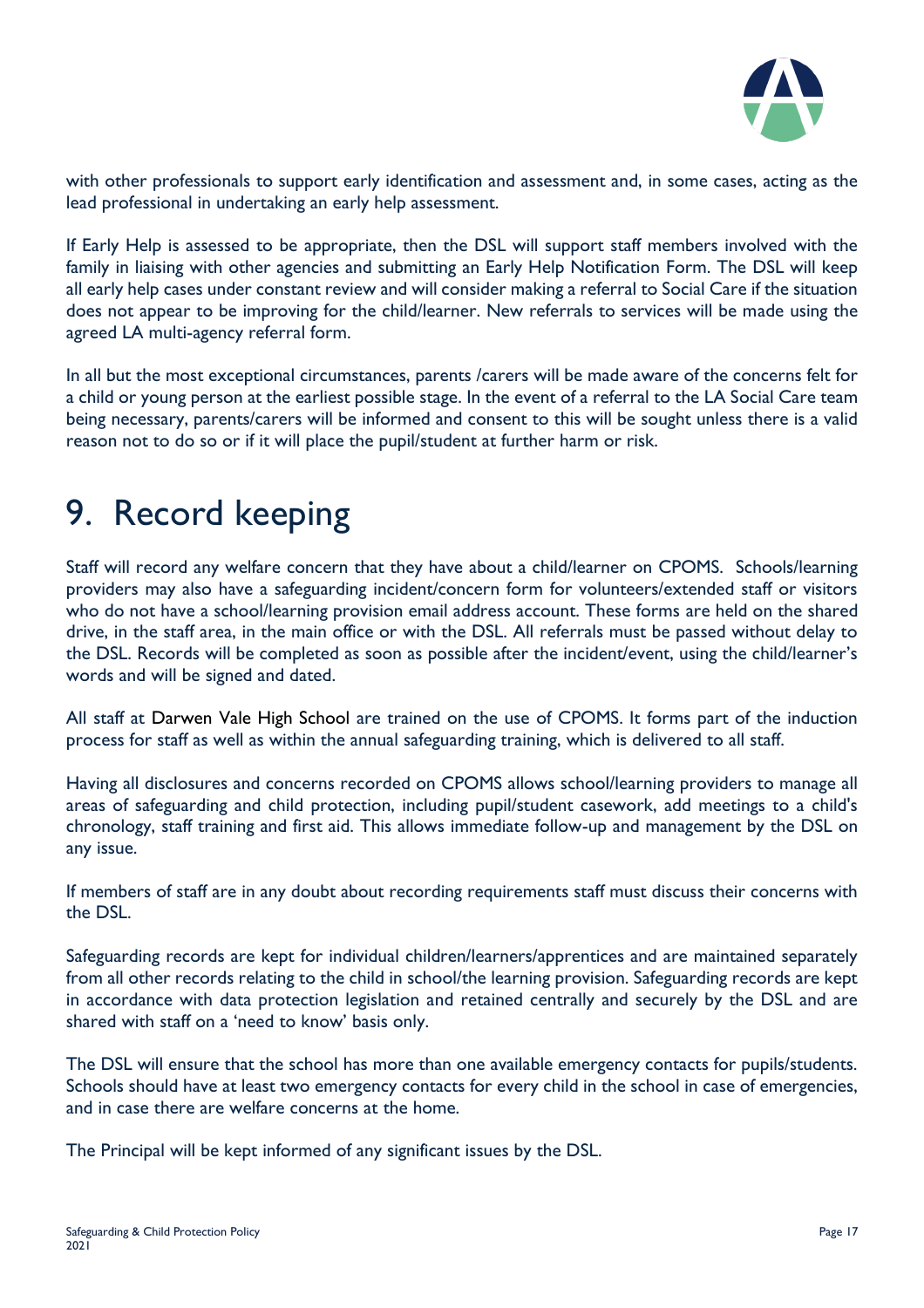

All safeguarding records will be transferred in accordance with data protection legislation to a child's subsequent school/setting. This is done electronically via CPOMS where a new school uses this system. Where not, it is done under confidential and separate cover to the new DSL or Principal/Head of School and a receipt of delivery will be obtained.

### 10. Multi-agency safeguarding arrangements

Darwen Vale High School recognises and is committed to its responsibility to work with other professionals and agencies in line with statutory guidance Working Together to Safeguard Children (WTSC 2020). Darwen Vale High School must ensure children/learner's needs are met and to protect them from harm. All staff will endeavour to identify those children/learners/apprentices and families who may benefit from the intervention and support of external professionals and will seek to enable referrals, in discussion with parents/carers as appropriate.

School/learning providers are not the investigating agency when there are child protection concerns and the school/learning provision will therefore pass all relevant cases to the statutory agencies. We will however contribute to the investigation and assessment processes as required, and recognise that a crucial part of this may be in supporting the child/learner/apprentice while these take place in line with the arrangements set out in WTSC (2020).

Darwen Vale High School will follow the new local multi-agency safeguarding arrangements under the LA Safeguarding Partnership system. The DSL will ensure the changes are updated to staff to reflect what's new and staff should understand what their roles and responsibilities under the new system.

Darwen Vale High School recognises the importance of multi-agency working and will ensure that staff are enabled to attend relevant safeguarding meetings, including child protection conferences, core groups, strategy meetings, child in need meetings and early help teams around the child / family. The Leadership Team and DSL will work to establish strong and co-operative relationships with relevant professionals in other agencies.

# 11. Confidentiality, information sharing and GDPR

Darwen Vale High School recognises that all matters relating to child protection are confidential. The Principal/Head of School or DSL will only disclose information about a pupil/student/learner to other members of staff on a 'need to know basis'.

All members of staff must be aware that whilst they have duties to keep confidential any information about children, learners, families and colleagues, which they have access to because of their role, they also have a professional responsibility to share information with other agencies if it is necessary and proportionate in order to safeguard children/learners.

The Data Protection Act 2018 and GDPR do not prevent or limit the sharing of information for the purposes of keeping children/learners safe. Fears about sharing information must not be allowed to stand in the way of the need to promote the welfare and protect the safety of children/vulnerable adults.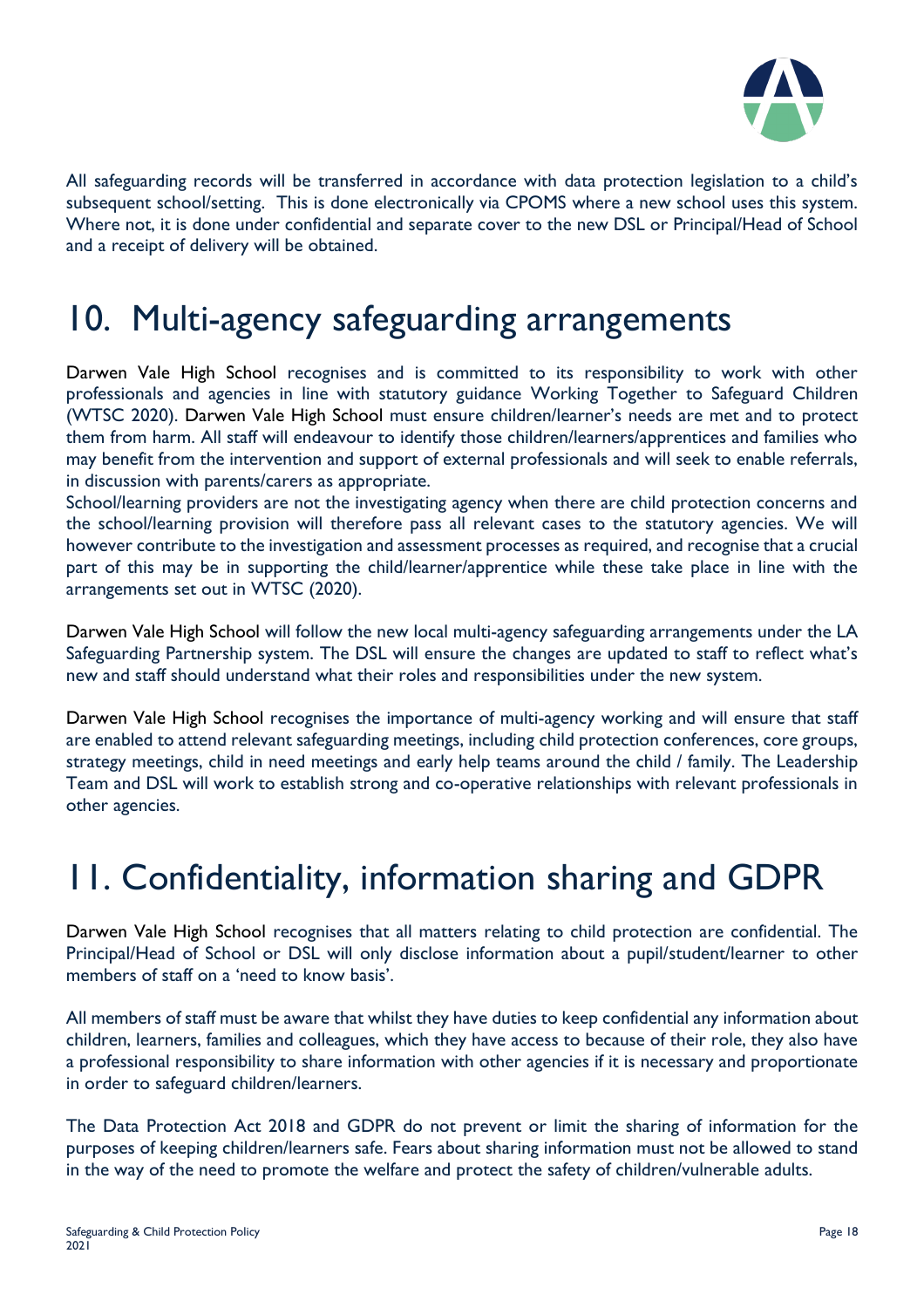

All staff are directed for further information to the Government guidance, Information Sharing: Advice for Practitioners Providing Safeguarding Services to Children, Young People, Parents and Carers, which includes "seven golden rules for sharing information".

All staff must be aware that they cannot promise a child/learner/apprentice to keep secrets, which might compromise the child/learner's safety or wellbeing. Everyone in this school or college who deals with personal data shares the responsibility for data protection.

Darwen Vale High School ensure that policies, training and practice give staff the confidence to know when, how and to whom they can share sensitive information when dealing with a safeguarding concern. The annual safeguarding training also covers how to record that information in a neutral and professional manner, focusing on what is necessary for the safeguarding purpose.

Data protection law is not a barrier, but it is a system of checks and balances to be borne in mind when recording, sharing, and retaining vital but sensitive data.

- School/learning provider must appoint a Data Protection Lead to be responsible for guiding the school/learning provider on data protection matters.
- Senior leaders who manage the 'data ecosystem' should be aware of the content of GDPR in order to oversee how the school/learning provider is complying with data protection legislation.
- Staff who influence how data is used, processed and secured should be involved in creating highlevel data maps and be aware of lawful reasons for processing data and minimising risks.
- All staff should be aware of what personal data is, how it can be used, and any risks involved.

### 12. Complaints

The school/learning provider has a Trust Complaints Procedure available to parents, pupils and students, and members of staff who wish to report concerns. This can be found in the office and a link to it found on the school/learning provider's website.

All reported concerns must be taken seriously and considered within the relevant and appropriate process. Anything that constitutes an allegation against a member of staff, volunteer or professional will be dealt with under the specific procedures for managing allegations against staff and volunteers.

### 13. Staff induction, awareness and training

All members of staff will be given a copy of Part 1 of the "Keeping Children Safe in Education" (2021) which covers Safeguarding information. Leaders, including the DSL, will read the entire document. All staff who work directly with children/learners/apprentices will access Annex A within Keeping Children Safe in Education 2021. Members of staff will sign to confirm that they have read and understood Part One and Annex A of KCSIE 2021 and this information is kept on the school/learning provider's Single Central Record (SCR). This exercise will be repeated when new versions of KCSIE are published.

The DSL will ensure that all new staff and volunteers including teaching, non-teaching, support, supply, peripatetic, contract staff and third-party contractors (whose employees or sub-contractors have access to premises), governors, volunteers and trustees working in or on behalf of the school, including those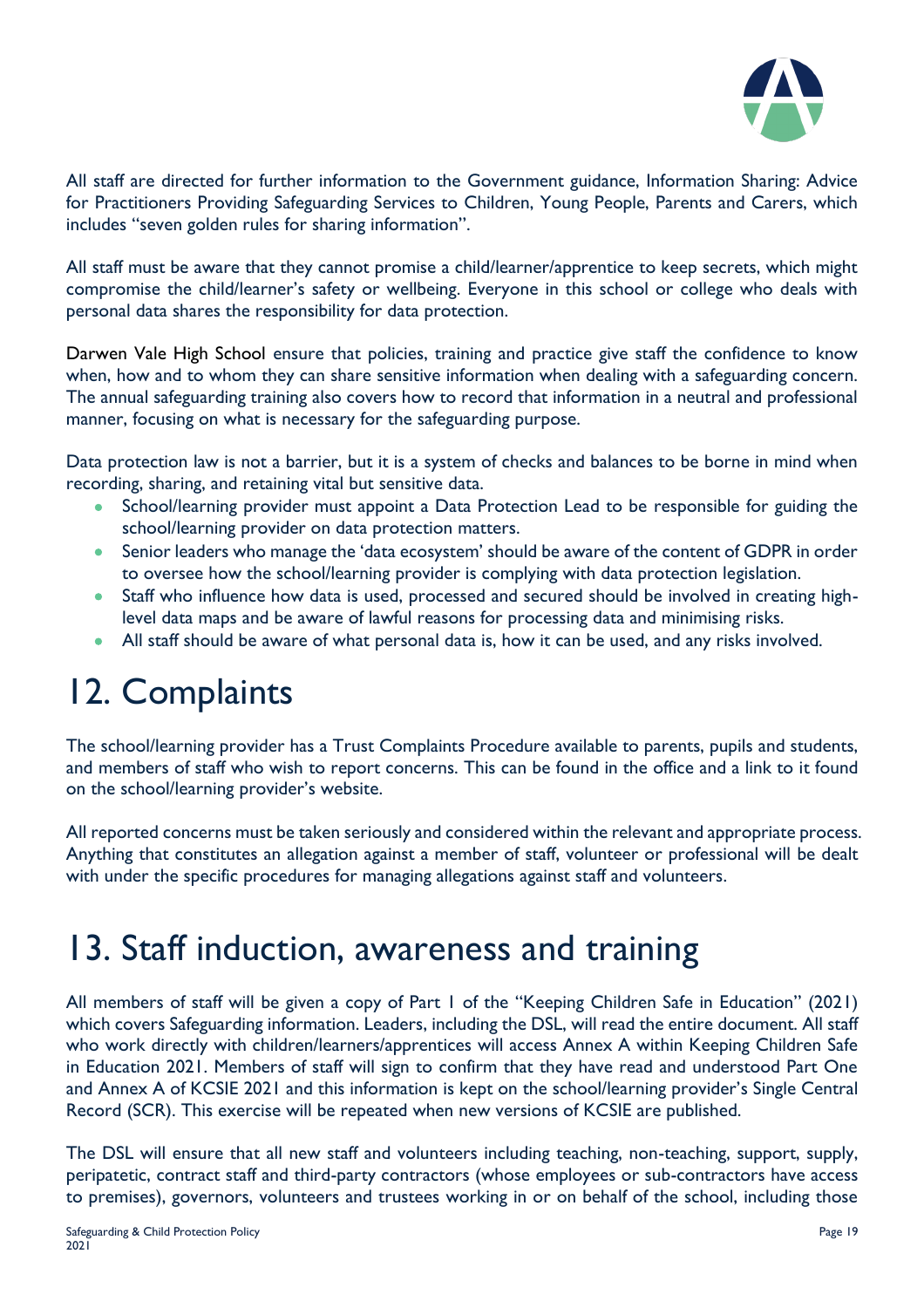

from Aldridge Education central team are appropriately inducted as regards the school/learning provider's internal safeguarding procedures and communication lines.

A summary information sheet is available to be given to staff and volunteers to support this process. All staff members will receive appropriate safeguarding and child protection training (organised by the DSL) which will enable them to:

- Recognise potential safeguarding and child protection concerns involving pupils/learners and adults (colleagues, other professionals and parents/carers)
- Respond appropriately to safeguarding issues and take action in line with this policy
- Record concerns in line with the school policies
- Refer concerns to the DSL and be able to seek support external to the school/learning provider if required

All teaching, non-teaching and volunteers will receive appropriate training to ensure they are aware of a range of safeguarding issues (see definition of safeguarding) and are aware that behaviours linked to the likes of drug taking, alcohol abuse, truanting and peer on peer abuse such as bullying, sexting (sharing of nudes or semi-nudes) and sexual harassment and violence can put children/vulnerable adults in danger. The staff training will also include school/learning provider responsibilities, the school/learning provider child protection procedures, online safety, safe working practice and external reporting mechanisms.

All staff members will receive regular safeguarding and child protection updates via e-bulletins and staff briefing as required (but at least annually) to provide them with relevant skills and knowledge to safeguard children/learners effectively. All members of staff will be made aware of the school/learning provider's expectations regarding safe and professional practice via the staff behaviour policy, the staff code of conduct and the IT and Acceptable Use policy, which is provided and discussed as part of the induction process.

The school/learning provider recognises the expertise which members of staff build by undertaking safeguarding training and managing safeguarding concerns on a daily basis. Opportunity is therefore, provided for all staff to contribute to and shape safeguarding arrangements and the safeguarding policy via involvement in staff departmental meetings.

The DSL will provide a safeguarding update to the LGC at each termly meeting. This will include sharing the safeguarding audit and updating governors on progress against any areas that need addressing. This will be done in partnership with the safeguarding link governor. The DSL will also report any and all safeguarding training for staff or groups of staff to the LGC.

Although the school/learning provider has a nominated lead for the governing body, all members of the Local Governing Committee will access appropriate safeguarding training which covers their specific strategic responsibilities on a regular basis.

The Link Programme is a national initiative from the DfE to provide training to senior mental health leads by 2025 in order to help schools and colleges develop a school-wide / college-wide approach to mental health. The school will nominate the Mr Smalley Assistant Principal to be the lead for this initiative.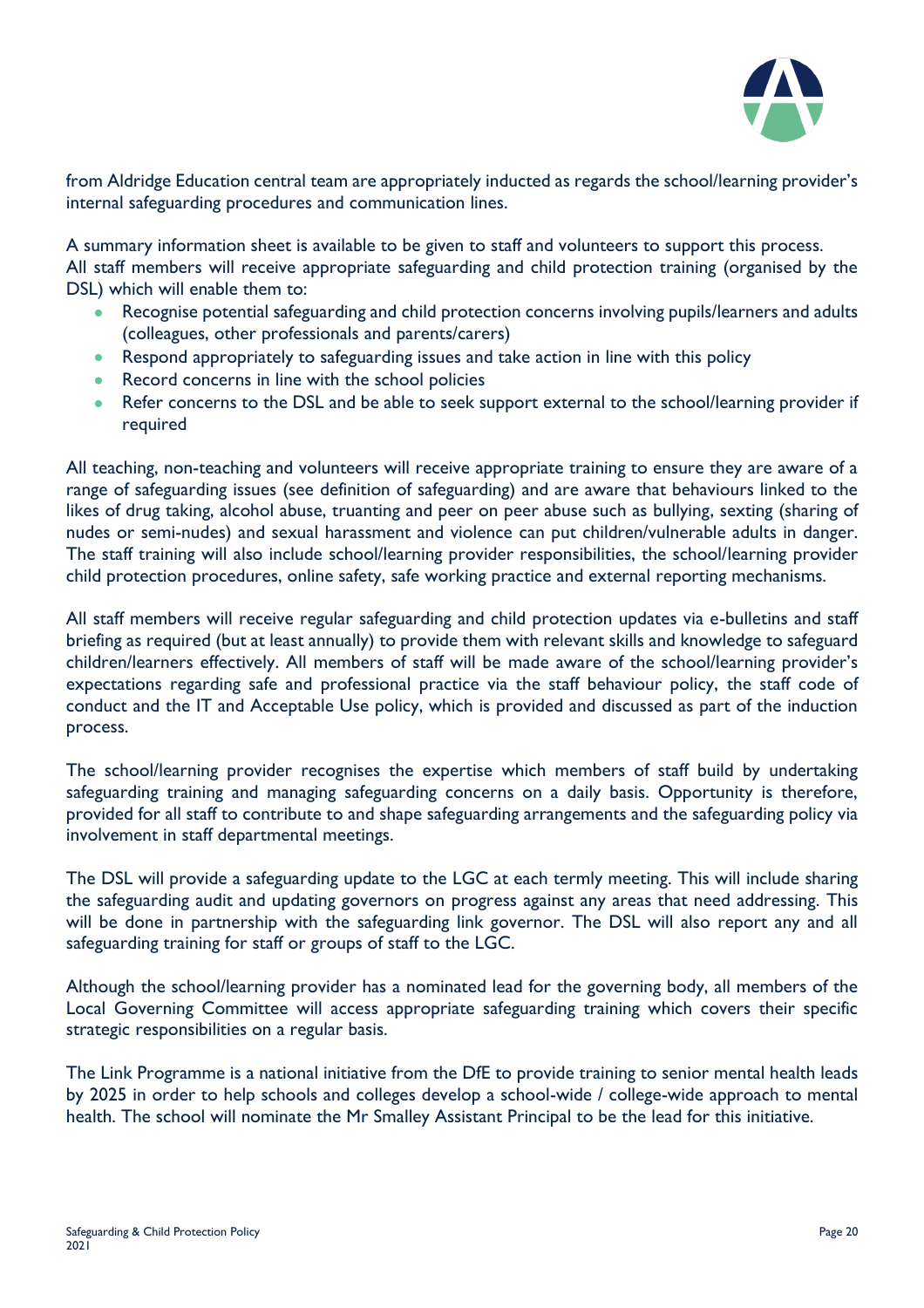

# 14. Safe working practice

All members of staff are required to work within clear guidelines on Safe Working Practice / the school's Code of Conduct.

Children/learners/apprentices may make allegations against staff in situations where they feel vulnerable or where they perceive there to be a possible risk to their welfare. As such, all staff should take care not to place themselves in a vulnerable position regarding child protection or potential allegations. For example, it is always advisable for interviews or work with individual children/learners or parents to be conducted in agreed assigned areas.

Physical intervention should only be used when the child/vulnerable adult is endangering him/herself or others and such events should be recorded and signed by a witness. Staff should be aware of the school's / learning provider's Behaviour Management Policy, and any physical interventions must be in line with agreed policy and procedure in which appropriate training should be provided.

- Full advice and guidance can be found in Guidance for Safer Working Practice for Adults Who Work with Children and Young People in Education Settings (2019), and Use Of Reasonable Force: Advice For Head Teachers, Staff And Governing Bodies (July 2013).
- Staff should be particularly aware of the professional risks associated with the use of social media and electronic communication (email, mobile phones, texting, social network sites etc.). Staff should familiarise themselves with advice and professional expectations outlined in Guidance for Safer Working Practice for Adults Who Work with Children and Young People in Education Settings, as well as relevant Trust and school policies.

Where staff are interacting with children online, they will continue to follow existing policies and procedures for staff code of conduct and IT acceptable use. Staff are reminded that they must adhere to these policies and procedures when liaising with students and their families, and any breach could result in disciplinary action. Only approved school platforms are to be used when teaching remotely, so as to ensure that the appropriate filters and monitoring systems are utilised to keep children and young people safe whilst working online.

Staff will continue to be alert to signs that a child may be at risk of harm online, and act on any concerns immediately, following internal reporting procedures as set out in section 9 of this policy. School will make sure children and young people know how to report any concerns they have back to school, and signpost them to other sources of support too.

### 15. Staff supervision and support

Any member of staff affected by issues arising from concerns for children/vulnerable adult's welfare or safety can seek support from the DSL.

The induction process will include familiarisation with child protection/vulnerable adult responsibilities and procedures to be followed if staff have any concerns about a child's safety or welfare. The school will provide appropriate supervision and support for all members of staff to ensure that: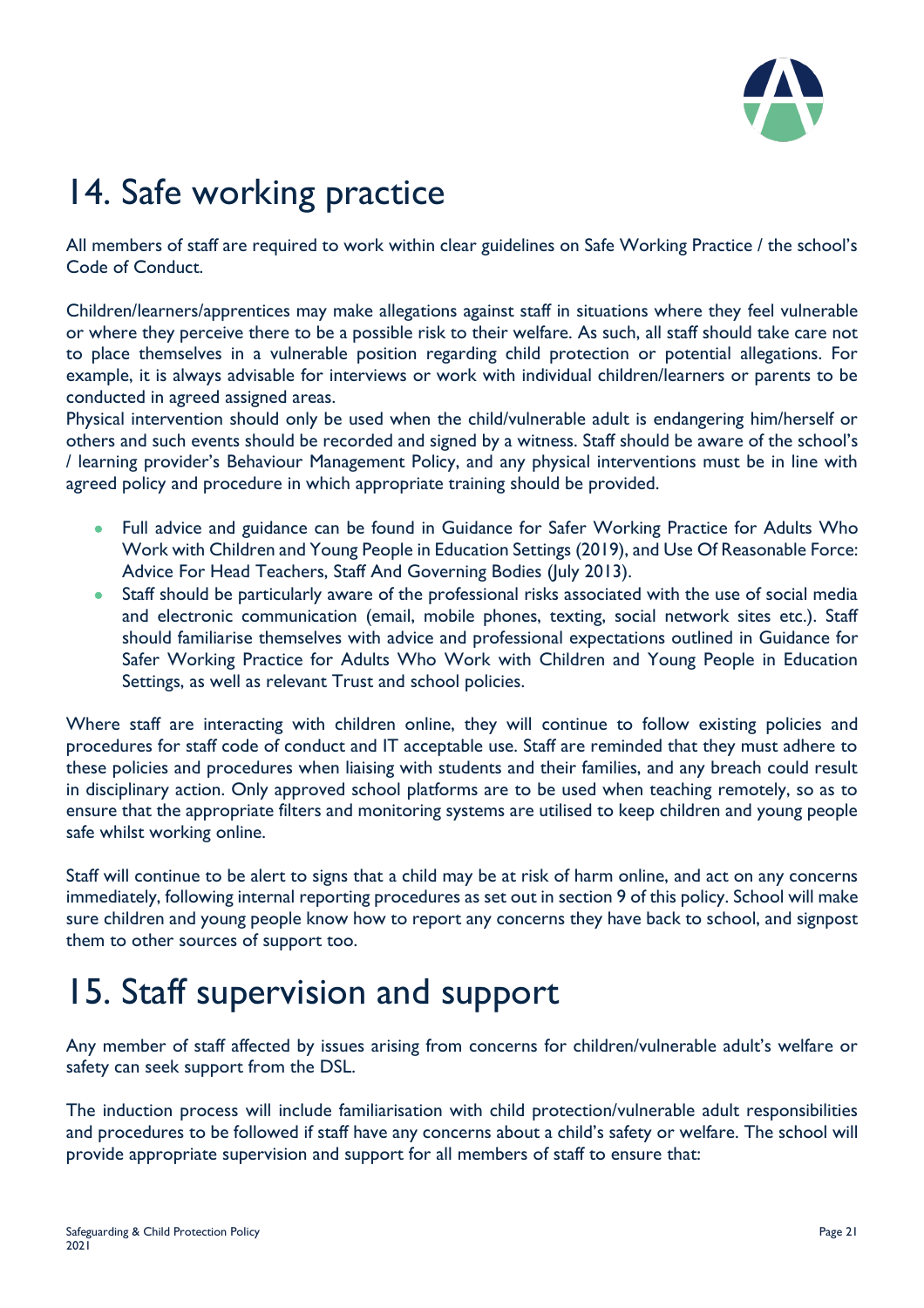

- All staff are competent to carry out their responsibilities for safeguarding and promoting the welfare of children/learners.
- Staff are able to create an environment where members of staff feel able to raise concerns and feel supported in their safeguarding role.
- All staff have regular reviews of their own practice to ensure they improve over time.
- The Trust Lead for Inclusion will provide KIT support for DSL's, where requested by the Principal.

### 16. Safer recruitment

Darwen Vale High School is committed to ensure that all steps are taken to recruit staff and volunteers who are safe to work with our pupils/students/learners and have their welfare and protection as the highest priority.

Darwen Vale High School is responsible for ensuring that safe recruitment processes outlined within guidance, including an application, vetting and recruitment process which places safeguarding at its centre, regardless of employee or voluntary role and appropriate pre-appointment checks.

Darwen Vale High School is responsible for ensuring that the school maintains an accurate Single Central Record (SCR). At Aldridge Education, this is done via the SCR Tracker software. The Chief People's Officer is responsible for maintaining this for Aldridge Education central staff, trustees, volunteers etc. The SCR is a list of all staff, volunteers and governors and includes appropriate recruitment and training information such as:

- Dates of recruitment
- Identity checks
- Disclosure Barring (DBS) reference number and barred list check, including date check was obtained and details of who obtained it
- Eligibility to work in the UK checks
- Prohibition, sanctions and restrictions and S128 directions
- Two references
- Further checks on those who have lived outside the UK
- Professional qualifications check
- Accredited Safer Recruitment Training
- Annual Safeguarding training, DSL training and KCSIE staff read & understand confirmation
- The Principal will apply appropriate judgement regarding the need to supervise and escort visitors and will provide them with appropriate safeguarding information.

We advise all staff to disclose any reason that may affect their suitability to work with children/vulnerable adults including convictions, cautions, court orders, cautions, reprimands and warnings. Additionally, we make all staff aware that they may also be disqualified because they live in the same household as another person who is disqualified.

It is agreed that all governors and trustees will undergo an enhanced Disclosure and Barring Scheme check. All Aldridge recruitment panels are expected to have one member who has completed the online safer recruitment training sitting on them. This training should be refreshed every three years.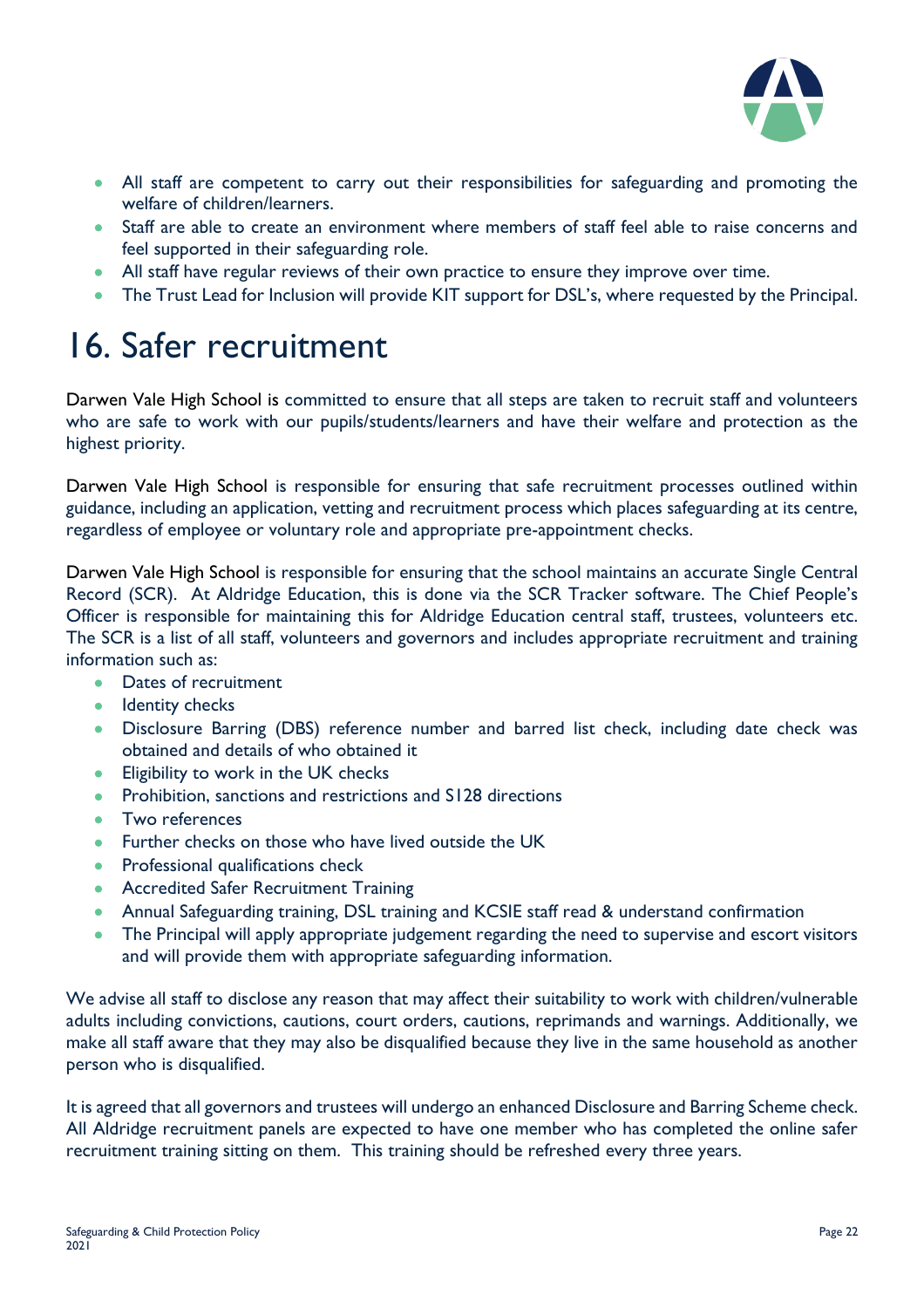

The Trustwide Safer Recruitment policy should be referenced for further information on protocol and procedures.

### 17. Allegations against members of staff and volunteers

Darwen Vale High School recognises that it is possible for substantive staff, agency staff, and volunteers to behave in a way that might cause harm to children/learners and takes seriously any allegation received.

We understand that on occasions pupils/students/learners/apprentices may make allegations against a member of substantive staff, agency staff or volunteer. However, everyone working or volunteering in school should also take care not to place themselves in a vulnerable position with a pupil/student/learner/apprentice where an allegation can be made.

If such an allegation is made, the member of substantive staff, agency staff or volunteer receiving the allegation will immediately inform the Principal, or the Aldridge Education CEO where there is an allegation against the Principal. If the Principal is not present, the most senior teacher present must then ensure that the CEO is informed as a matter of urgency.

In the event of allegations of abuse, the Designated Officer (LADO) must be informed of all allegations that come to the school's attention and appear to meet the criteria to discuss the content of the allegation. This also applies to agency staff and volunteers.

Managing cases of allegations that might indicate a person could pose a risk of harm if they continue to work in regular or close contact with children - regardless of their role within the school - must also include allegations that indicates that the person may have behaved in a way which shows they may not be suitable to work with children. This relates to and includes behaviour that may have happened outside of school or college, that might make an individual unsuitable to work with children.

This is due to their being possible transferable risks associated with the allegation, such as a member of substantive staff, agency staff or a volunteer being involved in an incident outside of school which could have an impact on their suitability to work with children (e.g. domestic abuse). This is because their behaviour in this situation could pose a risk if there are triggers at school which could result in the same actions being displayed by the individual.

The school/learning provider will follow DfE guidance for managing allegations against staff as outlined in Part 4 "Keeping Children Safe in Education (Sept 2021)", as well as the trustwide policy on 'Managing safeguarding allegations against staff'.

# 18. Whistleblowing

All staff and volunteers should feel able to raise concerns about poor or unsafe practice and the senior leadership team/executive team will always take such concerns seriously.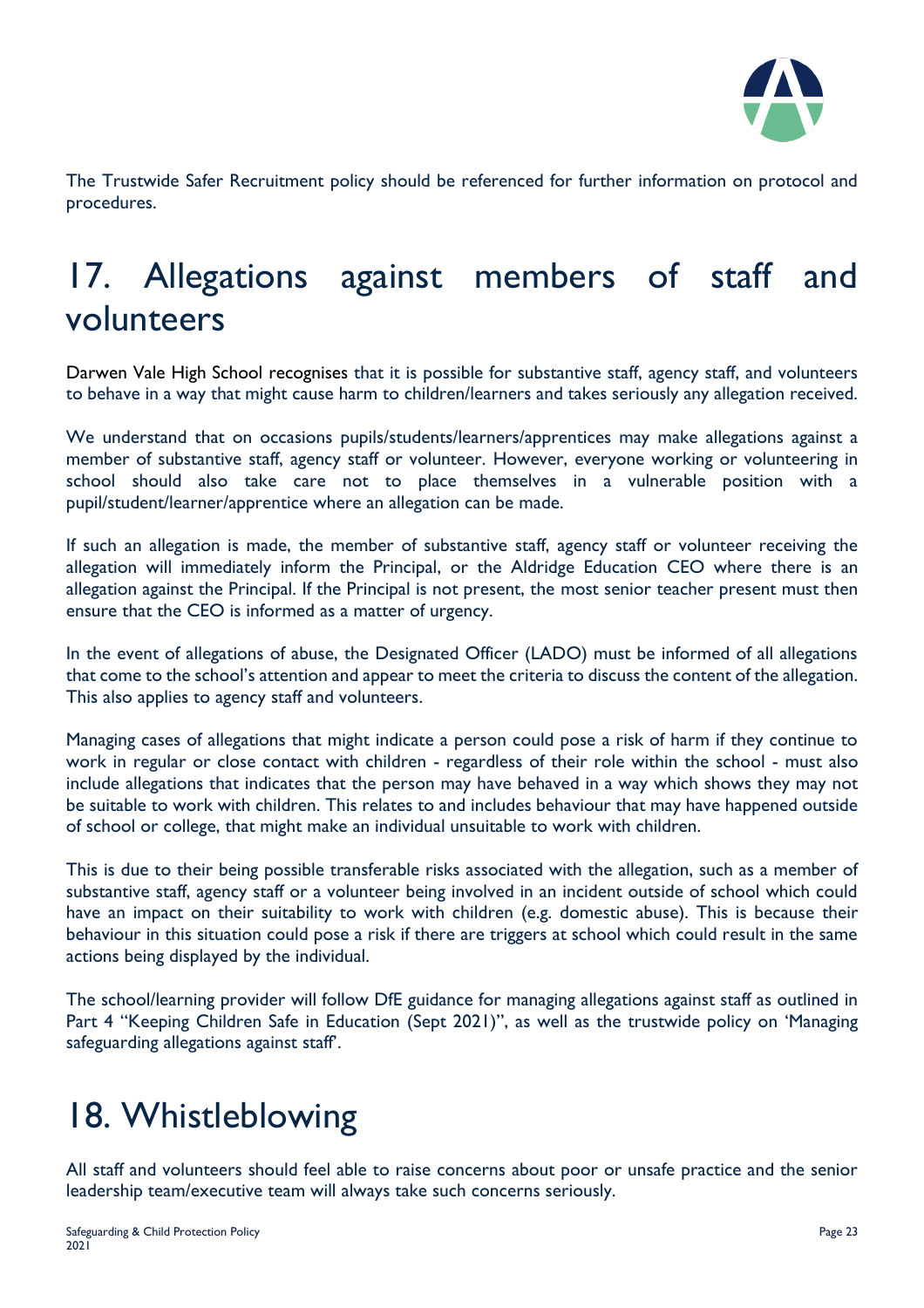

All members of staff are made aware of the Trust's Whistleblowing procedure and that it is a disciplinary offence not to report concerns about the conduct of a colleague that could place a child/learner at risk. Members of Staff can also access the NSPCC whistleblowing helpline if they do not feel able to raise concerns regarding child protection failures internally. Staff can call: 0800 028 0285 (8:00 AM to 8:00 PM Monday to Friday) or email:  $\frac{help(@nspec.org.uk.$  Decisions never have to be taken in isolation considerations should be given to consult

# 19. Peer on peer abuse (Allegations of abuse made against other children)

All members of staff at Darwen Vale High that children/learners/apprentices are capable of abusing their peers. Peer on peer abuse can take many forms, including (but not limited to) bullying, cyberbullying, gender-based abuse, hazing (initiation type violence), sexually harmful behaviour and violence and sexting (sharing of nudes or semi-nudes). The school/learning provider is mindful that some potential issues may by be affected by the gender, age, ability and culture of those involved.

Further information about the school/learning provider's response to specific allegations of abuse against pupils/students/learners can be located in the school/learning provider's Behaviour Management, Antibullying, and Online Safety Policies.

The school/learning provider will take steps to minimise the risk of all forms of peer on peer abuse. We will ensure that appropriate curriculum time is dedicated to enable children/learners to develop an awareness and understanding of abusive behaviour and to ensure that children/learners recognise warning signs and supports of support both within the school/learning provision and externally (such as the Police community liaison, Child Line, Samaritans etc.).

The school/learning provider recognises 'Up-skirting' as a criminal offence under changes to the Voyeurism (Offences) Act 2019 which criminalise 'up-skirting'. This refers to the act of placing equipment such as a camera or mobile phone beneath a person's clothing to take a voyeuristic photograph without their permission.

The school will respond to cases of sexting (sharing of nudes or semi-nudes) in line with the UKCCIS "Sexting in Schools and Colleges" guidance and KSCB guidance.

The Trustwide Peer-on-Peer and harmful sexual behaviours policy should also be read in conjunction with this safeguarding policy. It outlines in more detail the procedure that Darwen Vale High School will follow if allegations are made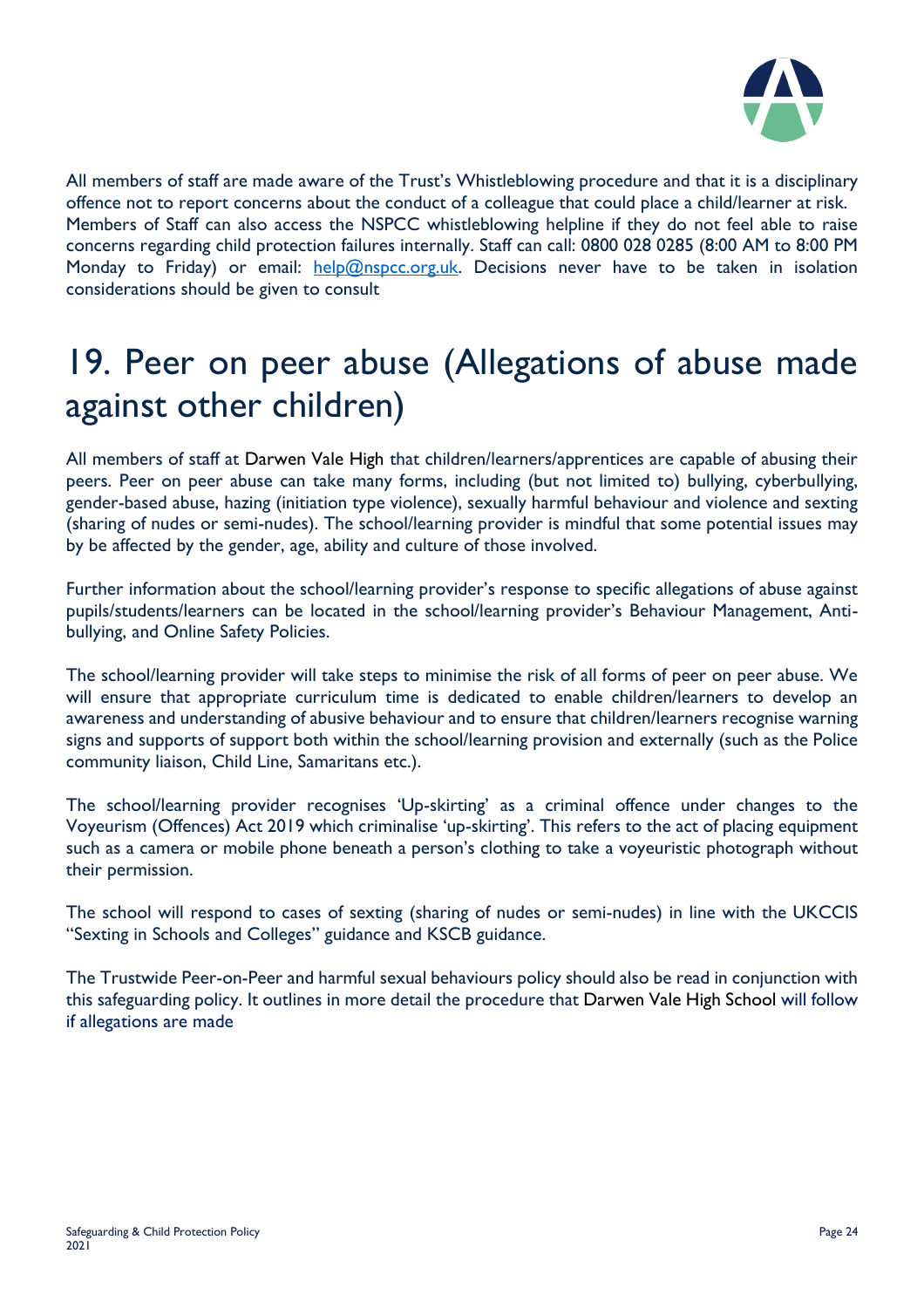

# 20. Sexual violence and sexual harassment between children in schools and colleges

Darwen Vale High School recognise the DfE Advice on Sexual Violence and Sexual Harassment Between Children in Schools and Colleges (SVSH). School/learning providers must protect all pupils/students/learners and engage social care, support services and the police as required. The new guidance also makes it clear that whilst the criminal age of responsibility is ten. Schools should nonetheless report incidents of peer-on-peer abuse involving children younger than ten to the police where appropriate, who will adopt a welfare rather than a criminal response.

All staff must recognise that a child/vulnerable adult abusing another child/vulnerable adult may have been abused themselves; therefore, the need may be to support the alleged perpetrator.

Full advice and guidance can be found in on Sexual Violence and Sexual Harassment Between Children in Schools and Colleges (SVSH).

### 21. Serious violence

All staff must be aware of warning signs which indicate that a child/learner/apprentice may be at risk of or involved in serious violent crime. KCSIE 2021 expects schools and colleges to be aware of the risks associated with serious violence (including involvement in criminal networks or gangs) and the measures in place to manage them. KCSIE 2021, paragraphs 51 – 52 directs staff to the Home Office's Preventing youth violence and gang involvement and its Criminal exploitation of children and vulnerable adults: county lines guidance.

Schools and colleges should update policies and training to ensure staff are able to spot indicators which may signal a child's involvement with violent crime and are aware of the Home Office guidance about how to respond appropriately.

# 22. Safeguarding children/vulnerable adults with special education needs and disabilities (SEND)

Darwen Vale High School acknowledges that children/vulnerable adults with special educational needs (SEN) and disabilities, or certain health conditions, can face additional safeguarding challenges as they may have an impaired capacity to resist or avoid abuse. They may have speech, language and communication needs, which may make it difficult to tell others what is happening. Assumptions should not be made that indicators of possible abuse such as behaviour, mood and injury relate to the child or adult's condition without further exploration.

Safeguarding & Child Protection Policy Page 25 Darwen Vale High School will ensure that children/vulnerable adults with SEN and disabilities or certain medical conditions, specifically those with communication difficulties will be supported to ensure that their voice is heard and acted upon.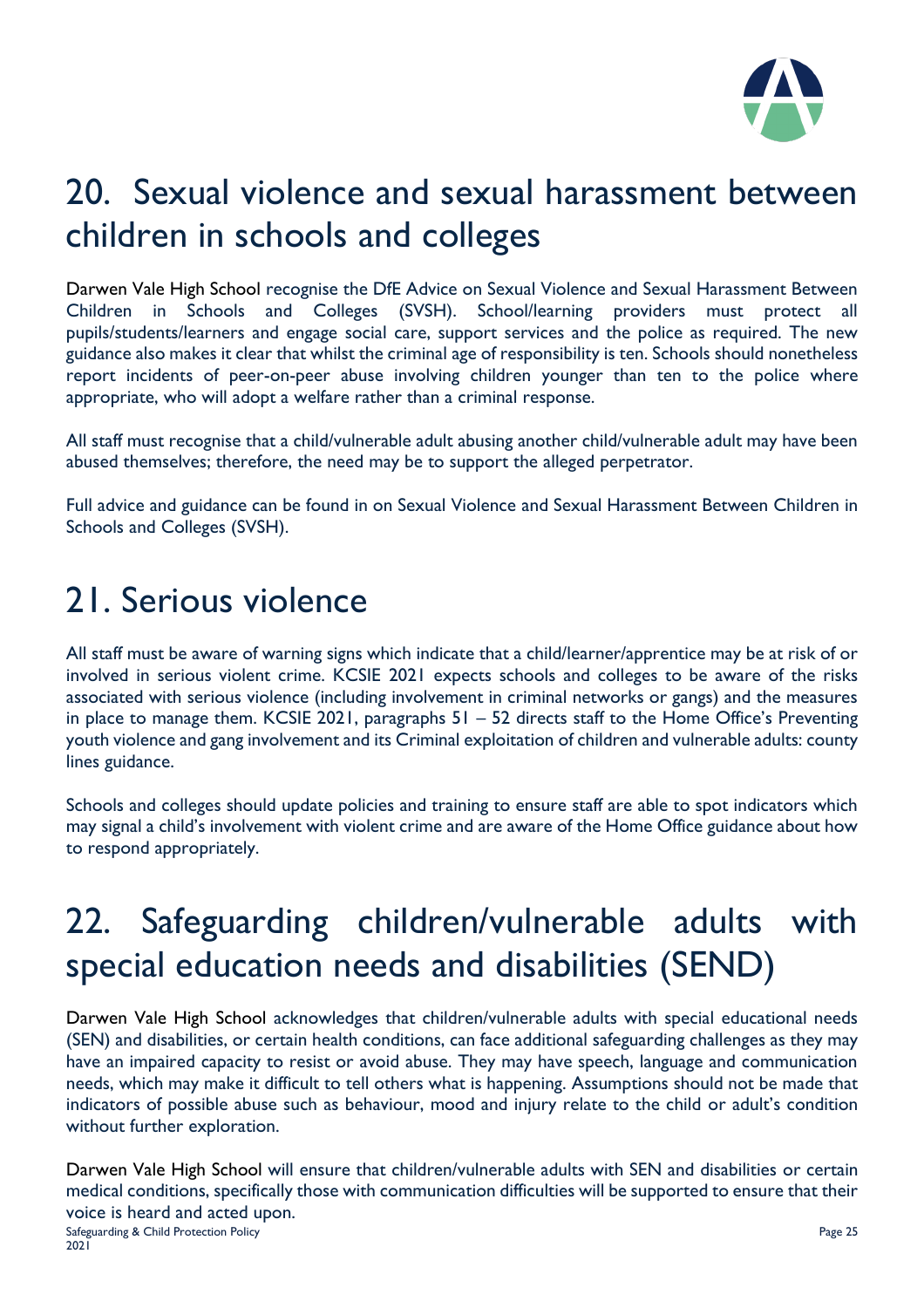

Members of staff are encouraged to be aware that children/vulnerable adults with SEN and disabilities or certain medical conditions, can be disproportionally impacted by safeguarding concerns such as bullying without outwardly showing any signs. All members of staff will be encouraged to appropriately explore possible indicators of abuse such as behaviour/mood change or injuries and not to assume that they are related to the child/vulnerable adult's condition and be aware that children/vulnerable adults with SEN and disabilities or certain medical conditions may not always outwardly display indicators of abuse, as this may be due to them having a communication barrier or difficulty in expressing themselves.

### 23. Looked after children/vulnerable adults and previously looked after children

Darwen Vale High School recognises that most children/vulnerable adults living in care are kept safe from harm. However, a small number remain at risk of abuse or neglect. Children/vulnerable adults may enter care for all sorts of reasons but most enter because they have been abused or neglected. These experiences can leave children with complex emotional and mental health needs.

Many children also move repeatedly in and out of care, or between placements. This can prevent them from forming stable relationships with the staff, adults and peers.

A previously Looked After Child (LAC) potentially remains vulnerable and all staff should have the skills, knowledge and understanding to keep previously LAC safe.

School/learning providers must appoint a Designated Teacher for LAC who has responsibility for promoting the educational achievement of registered pupils who are looked after and certain previously looked after children.

The Designated Teacher for LAC will maintain details of the child/vulnerable adult's social worker and information of the virtual school head in the authority.

#### 24. Learners Missing from Education

Darwen Vale High School recognises that children and vulnerable adults missing from education, particularly persistently, can act as a vital warning sign to a range of safeguarding issues including neglect, sexual abuse and child sexual and criminal exploitation. When responding to learners missing from education consideration will always be given to the possible risks associated with them not being at school or college, and actions will support identifying any risks which may amount to the risk of harm or abuse.

Darwen Vale High School will also take steps to prevent the risk of learners going missing in the future. This includes identifying when problems are first emerging but also working with services where children or vulnerable adults are already known to children or adults social care and/or where going missing from education may increase known safeguarding risks within the family or in the community.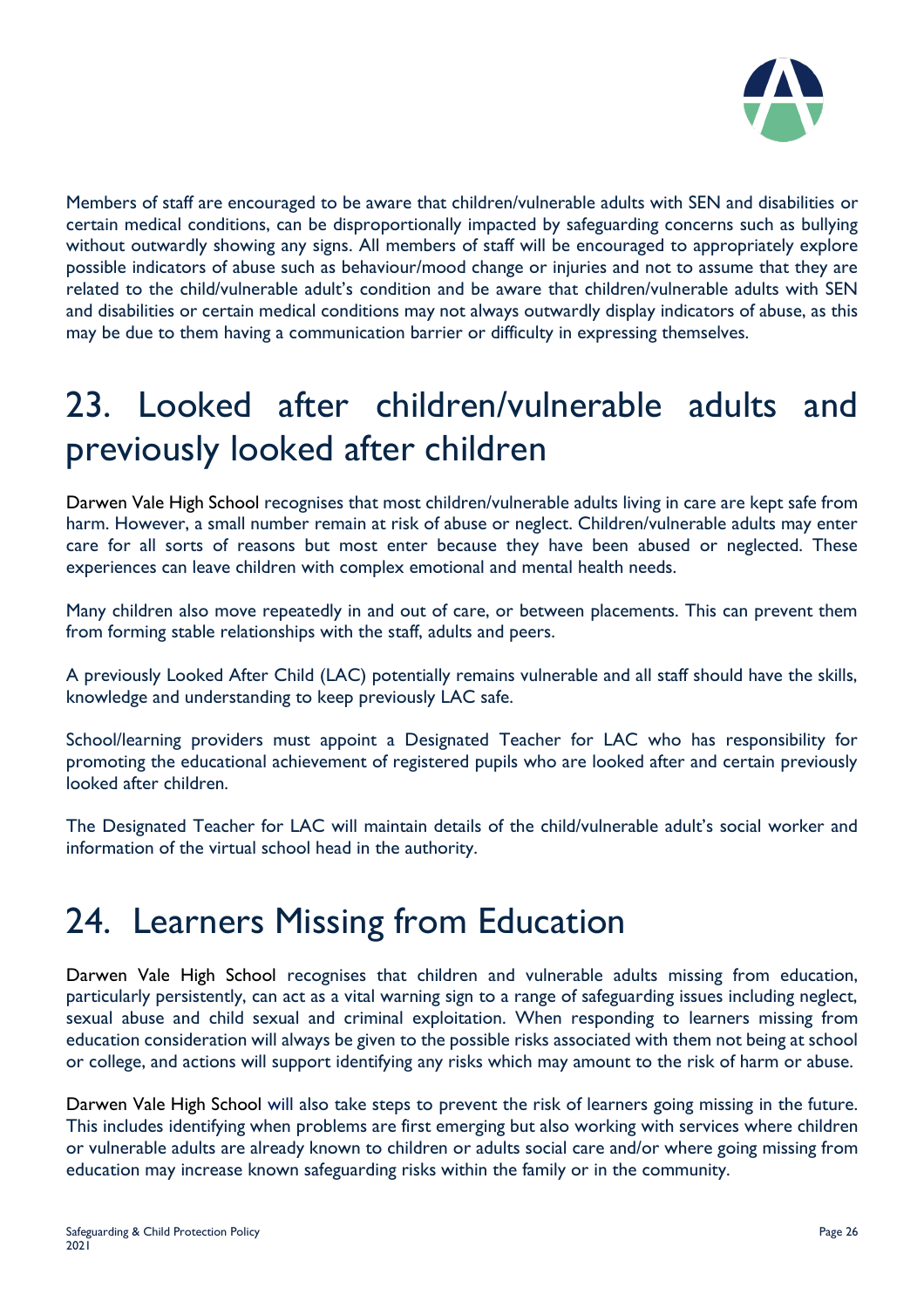

Darwen Vale High School will ensure that it makes reference to and/or follows the following guidance and/or procedures (where applicable):-

- DfE's statutory guidance on Children Missing Education
- DFE guidance, Full-time enrolment of 14 16 year olds in Further Education or Sixth Form **Colleges**
- Government guidance, Missing children and Adults strategy

## 25. Elective Home Education (EHE)

Many home-educated children have an overwhelmingly positive learning experience. Darwen Vale High School recognises a parents' decision to home educate will often be made with their child's best interests at the heart of the decision. However, this is not the case for all, and EHE can mean some children are less visible to the services that are there to keep them safe and supported in line with their needs.

Where a parent/carer has expressed their intention to remove a child from school with a view to educating at home, Darwen Vale High School will work with the local authority and other key professionals to coordinate a meeting with parents/carers where possible. Ideally, this would be before a final decision has been made to EHE, to ensure the parents/carers have considered what is in the best interests of their child. This is particularly important where a child has SEND, is vulnerable, and/or has a social worker.

### 26. Mental health awareness

School/learning providers recognise that they play a vital role in spotting the early signs of mental health issues and can help children/learners get the support they need.

Some pupils/students/learners/apprentices can be more vulnerable than others can to issues such as depression, anxiety, self-harm or eating disorders. School/learning provider staff need to be vigilant to potential emotional and behavioural problems if there are children/learners in school/learning provision who have experienced:

- Abuse
- Bullying
- Bereavement
- Or have learning difficulties or
- Are in care.

Exam time can also be a time when children/learners/apprentices experience increased levels of stress and may need extra emotional support.

The DSL will ensure at induction and through regular training that staff are aware of the processes for reporting and escalating concerns about mental health. If a member of staff has a concern about the mental health of a pupil/student/learner, they should speak to the DSL in the first instance.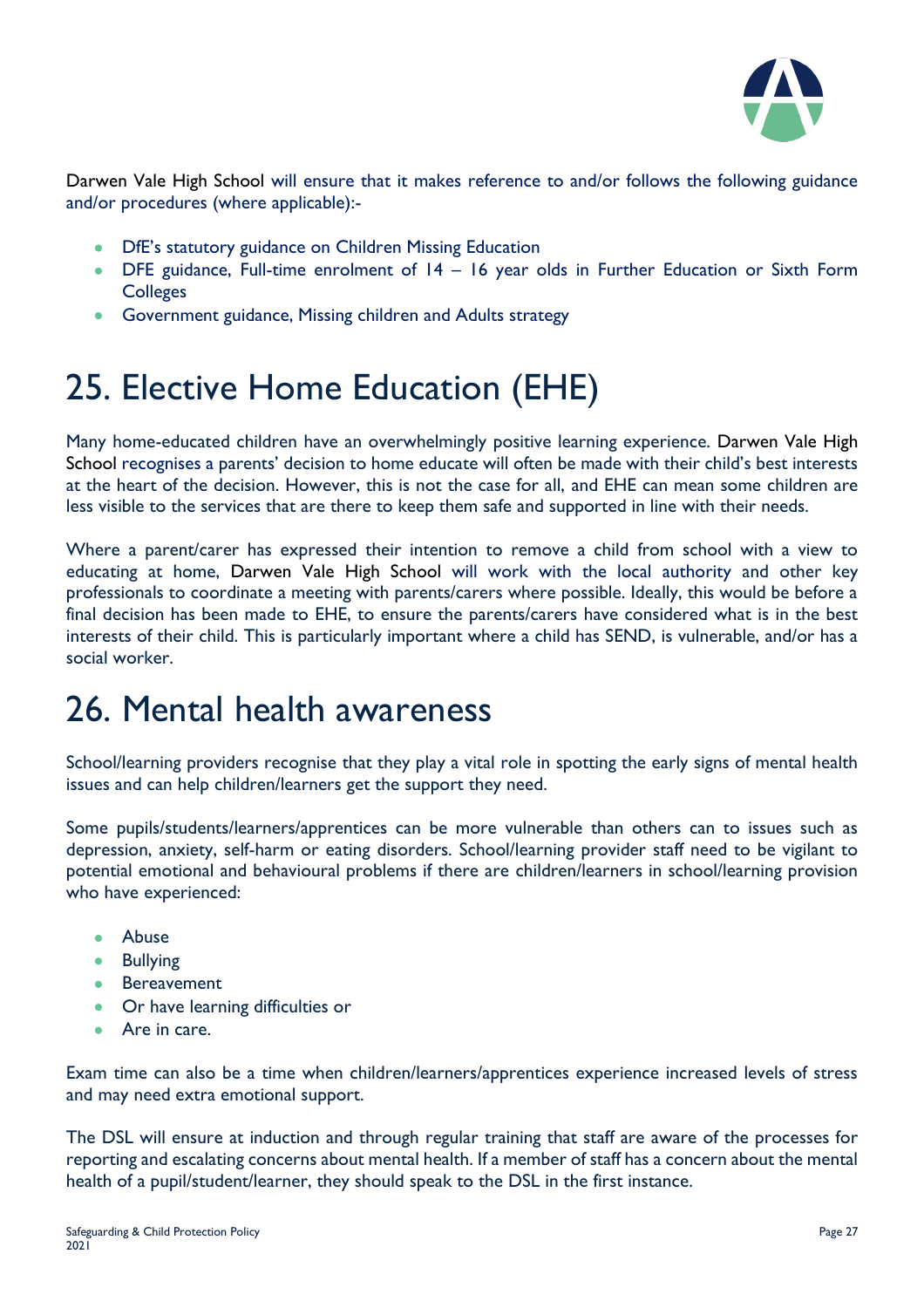

The DSL may offer that that if there is a concern about a child/learner's mental health a Strengths and Difficulties Questionnaire (SDQ) can be completed to assess the child/learner's behaviour which is produced by the DfE non-statutory advice for schools in England Mental health and behaviour in schools (DfE, 2018).

Schools' and learning providers have an important part to play in supporting the mental health and wellbeing of its pupils, students and apprentices. Poor mental health can be an indication that a child has or is experiencing some form of abuse or exploitation. Any concerns relating to a child's mental wellbeing are to be reported in line with the school's procedures, so that where necessary, appropriate referrals can be made to external agencies. Further information can be found in the DfE's Mental Health And Behaviour In Schools guidance.

# 27. Online safety

It is recognised by Darwen Vale High School that the use of technology presents particular challenges and risks to children and adults both inside and outside of school/education. The school/learning provider must appoint a Designated Lead for online safety with appropriate skills, interest and expertise regarding online safety.

Darwen Vale High School identifies that the issues classified within online safety are considerable, but can be broadly categorised into three areas of risk:

- Content: being exposed to illegal, inappropriate or harmful material
- Contact: being subjected to harmful online interaction with other users
- Conduct: personal online behaviour that increases the likelihood of, or causes harm
- Commerce risks such as online gambling, inappropriate advertising, phishing and or financial scams

Darwen Vale High School ensures that monitoring and filtering is in place on school/learning provider systems, but that this should not impose "unreasonable restrictions" on what children/vulnerable adults can be taught about safeguarding and online safety.

### 28. Curriculum and staying safe

We recognise that school/learning providers play an essential role in helping children/vulnerable adults to understand and identify the parameters of what is appropriate child and adult behaviour; what is 'safe'; to recognise when they and others close to them are not safe; and how to seek advice and support when they are concerned.

Darwen Vale High School will use the curriculum/learning time to provide opportunities for increasing self-awareness, self-esteem, social and emotional understanding, assertiveness and decision making so that pupils/students/learners/apprentices have a range of contacts and strategies to ensure their own protection and understand the importance of protecting others. This will include online safety.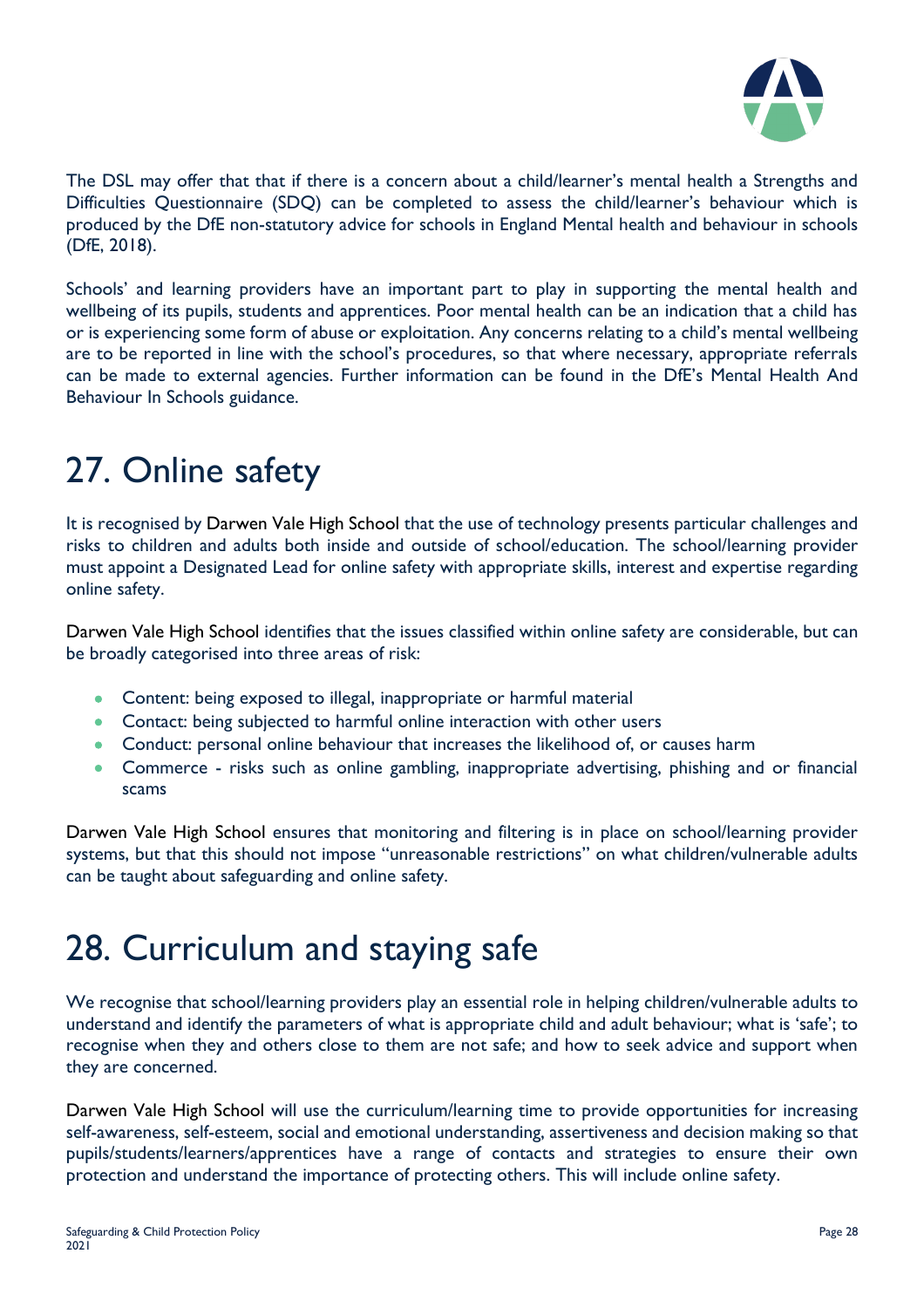

Pupils/students/learners/apprentices will be educated at a level appropriate to their age and ability about a range of safeguarding concerns through personal, social, health and economic education (PSHE), tutorials (if appropriate) and through relationship and sex education (RSE). This will include, but is not limited to, bullying (including cyber-bullying), radicalisation, child sexual exploitation (CSE), stranger danger, road safety, sexual abuse, neglect, online safety, gender-based violence/sexual assaults, sexting (sharing of nudes or semi-nudes), and sexual harassment and violence.

# 29. The use of school/learning provider premises by other organisations

Where services or activities are provided separately by another body using the school/learning provider premises, the Principal will seek written assurance that the organisation concerned has appropriate policies and procedures in place with regard to safeguarding children/learners and child protection and that relevant safeguarding checks have been made in respect of staff and volunteers.

All external services using school/learning provider premises will adhere to the lettings agreement. If this assurance is not achieved, then an application to use premises will be refused.

### 30. Reporting systems for learners

Darwen Vale High School will ensure that there are reporting systems in place, and they that are well promoted, easily understood and easily accessible for learners to confidently report abuse, knowing their concerns will be treated seriously, and knowing they can safely express their views and give feedback.

The following reporting methods are in place;

Speaking to any member of staff in school

# 31. Security

All members of staff have a responsibility for maintaining awareness of buildings and grounds security and for reporting concerns that may become known. We operate within a whole-school/learning provider community ethos and welcome comments from pupils, learners, parents and others about areas that may need improvement as well as what we are doing well.

Appropriate checks will be undertaken in respect of visitors and volunteers coming into school/provision as outlined within guidance. Visitors will be expected to sign in and out via the school/learning provider's visitors log system and to display a visitor's badge whilst on site. Any individual who is not known or identifiable should be challenged for clarification and reassurance.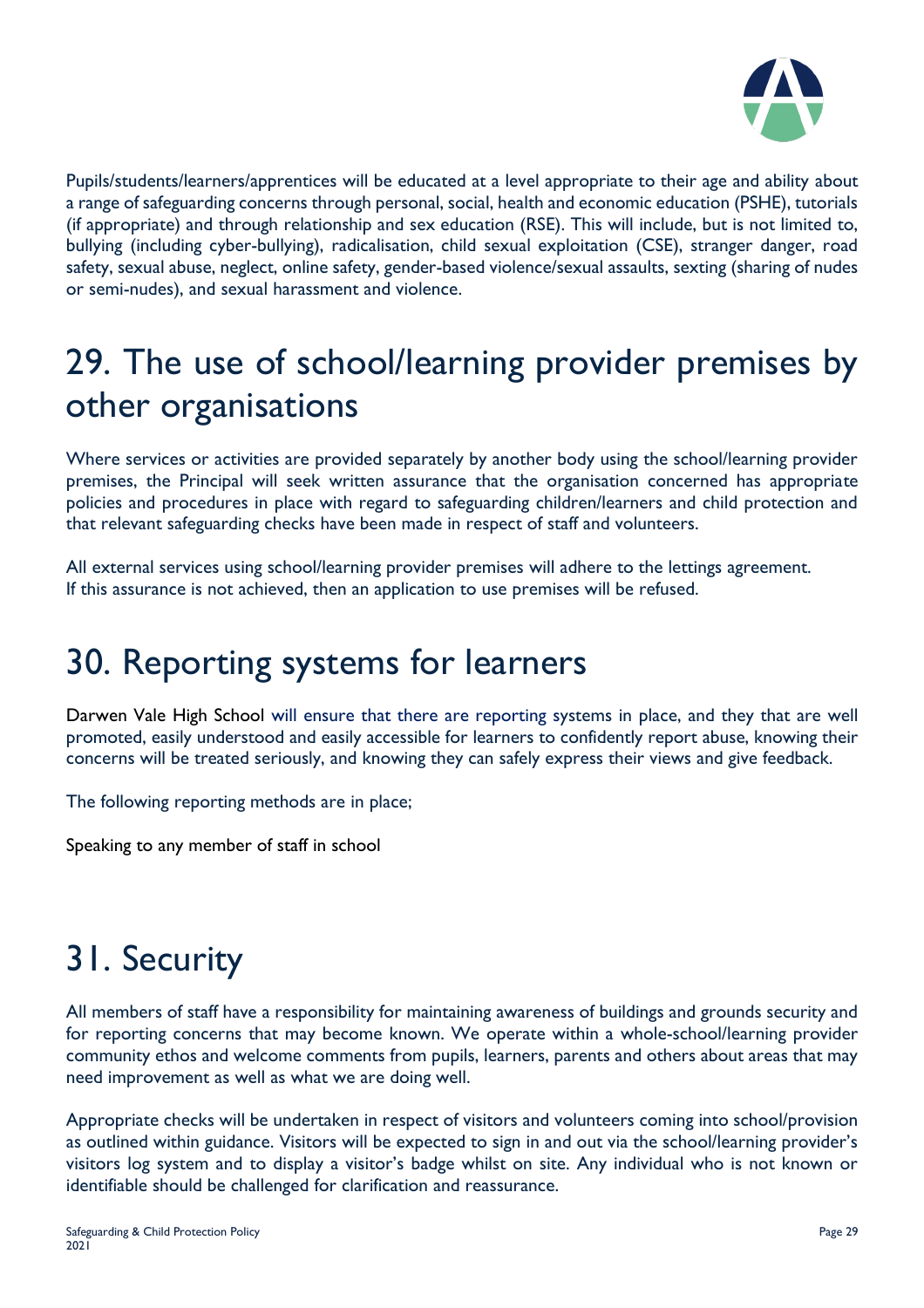

The school/learning provider will not accept the behaviour of any individual (parent or other) that threatens staff /security or leads others (child or adult) to feel unsafe. Such behaviour will be treated as a serious concern and may result in a decision to refuse access for that individual onto the site.

# 32. Alternative provision (AP)

Schools are responsible for the safeguarding of their pupils/students when they are placed in an alternative provision. Schools should obtain a written statement from the AP provider that they have completed all the vetting and barring checks that are necessary on their staff. Schools should do a risk assessment for each pupil/student going to alternative provision and ensure that decisions on appropriate of placement pay due regard to these assessments.

# APPENDIX A

#### Signs and Indicators of abuse

The signs of abuse in children or young people are not always obvious, and a victim of abuse might not tell anyone what's happening to them. They might be scared that the abuser will find out, and worried that the abuse will get worse. They may also want to protect the abuser. They might think that there's no-one they can tell or that they won't be believed. Sometimes, victims do not realise that what's happening is abuse. The effects of abuse may be short term or may last a long time – sometimes childhood abuse can affect people long into adulthood. Adults who were abused as children may need advice and support.

The following guidance is intended to help all professionals who come into contact with groups who could be victims of abuse. It should not be used as a comprehensive guide, nor does the presence of one or more factors prove that someone has been abused, but it may however indicate that further enquiries should be made.

The following factors should be taken into account when assessing risks to a child or young person. This is not an exhaustive list and some of these indicators could also reflect normal patterns of behaviour which is why professional judgement is critically important.

- An unawareness or denial of any injury, pain or loss of function.
- Incompatible explanations offered or several different explanations given for a child's illness or injury.
- A child reacting in a way that is inappropriate to his/her age or development.
- Becomes secretive and reluctant to share information.
- Shows challenging/disruptive behaviour.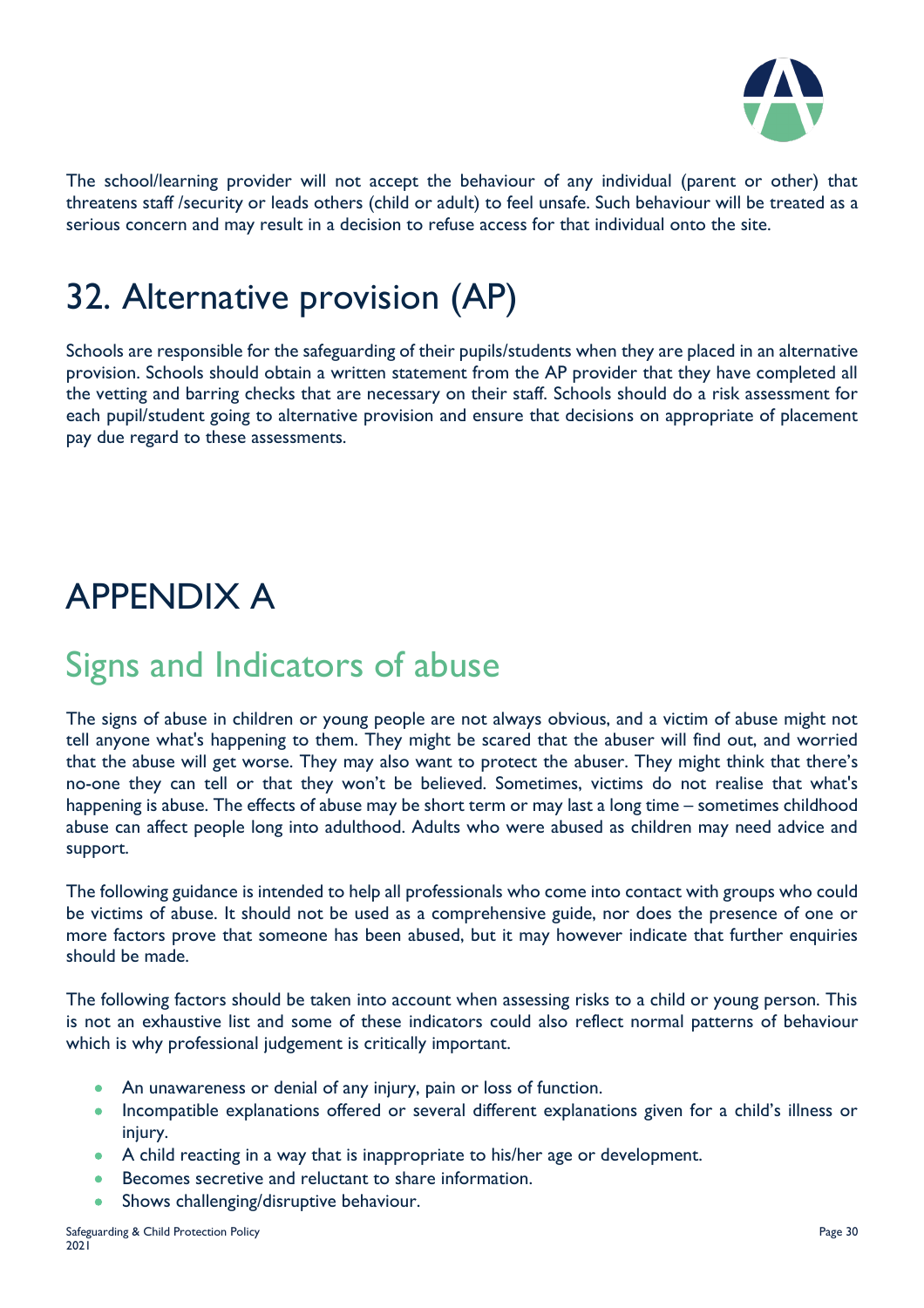

- Talks of running away.
- Is reluctant to get changed for sports or other activities.
- Reluctance to give information or failure to mention previous known injuries.
- Frequent attendances at Accident and Emergency Departments or use of different doctors and Accident and Emergency Departments.
- Frequent presentation of minor injuries (which if ignored could lead to a more serious injury);
- Unrealistic expectations/constant complaints about the child.
- Alcohol misuse or other substance misuse.
- Talks in a way that indicates that they suffer from emotional abuse.
- \*Domestic abuse, either between intimate partners of any gender, siblings, or parent on child
- Parental mental ill health.
- The age of the child and the pressures of caring for a number of children in one household.
- Concern for younger siblings without explaining why.
- Overtly sexualised behaviour, including age inappropriate language, &/or sexual terminology.
- Dramatic change in appearance, conduct or behaviour.
- Prolonged absences from the provision.
- Poor or irregular attendance, or persistent lateness.
- Signs of depression or anxiety
- Insomnia.
- Self-harm
- County Lines activity, including the use of terminology such as cuckooing (taking over the home of a vulnerable adult), trapping (selling of drugs) and going country (going to another city or town to deliver drugs or money.
- Child Criminal Exploitation

#### **\* Domestic abuse**

The Domestic Abuse Act 2021 received Royal Assent on 29 April 2021. The Act introduces the first ever statutory definition of domestic abuse and recognises the impact of domestic abuse on children, as victims in their own right, if they see, hear or experience the effects of abuse. The statutory definition of domestic abuse, based on the previous cross-government definition, ensures that different types of relationships are captured, including ex-partners and family members. The definition captures a range of different abusive behaviours, including physical, emotional and economic abuse and coercive and controlling behaviour. Both the person who is carrying out the behaviour and the person to whom the behaviour is directed towards must be aged 16 or over and they must be "personally connected" (as defined in section 2 of the 2021 Act). Types of domestic abuse include intimate partner violence, abuse by family members, teenage relationship abuse and child/adolescent to parent violence and abuse. Anyone can be a victim of domestic abuse, regardless of sexual identity, age, ethnicity, socioeconomic status, sexuality or background and domestic abuse can take place inside or outside of the home. The government will issue statutory guidance to provide further information for those working with domestic abuse victims and perpetrators, including the impact on children. All children can witness and be adversely affected by domestic abuse in the context of their home life where domestic abuse occurs between family members. Experiencing domestic abuse and/or violence can have a serious, long lasting emotional and psychological impact on children. In some cases, a child may blame themselves for the abuse or may have had to leave the family home as a result. 129 Young people can also experience domestic abuse within their own intimate relationships. This form of peer on peer abuse is sometimes referred to as 'teenage relationship abuse'.